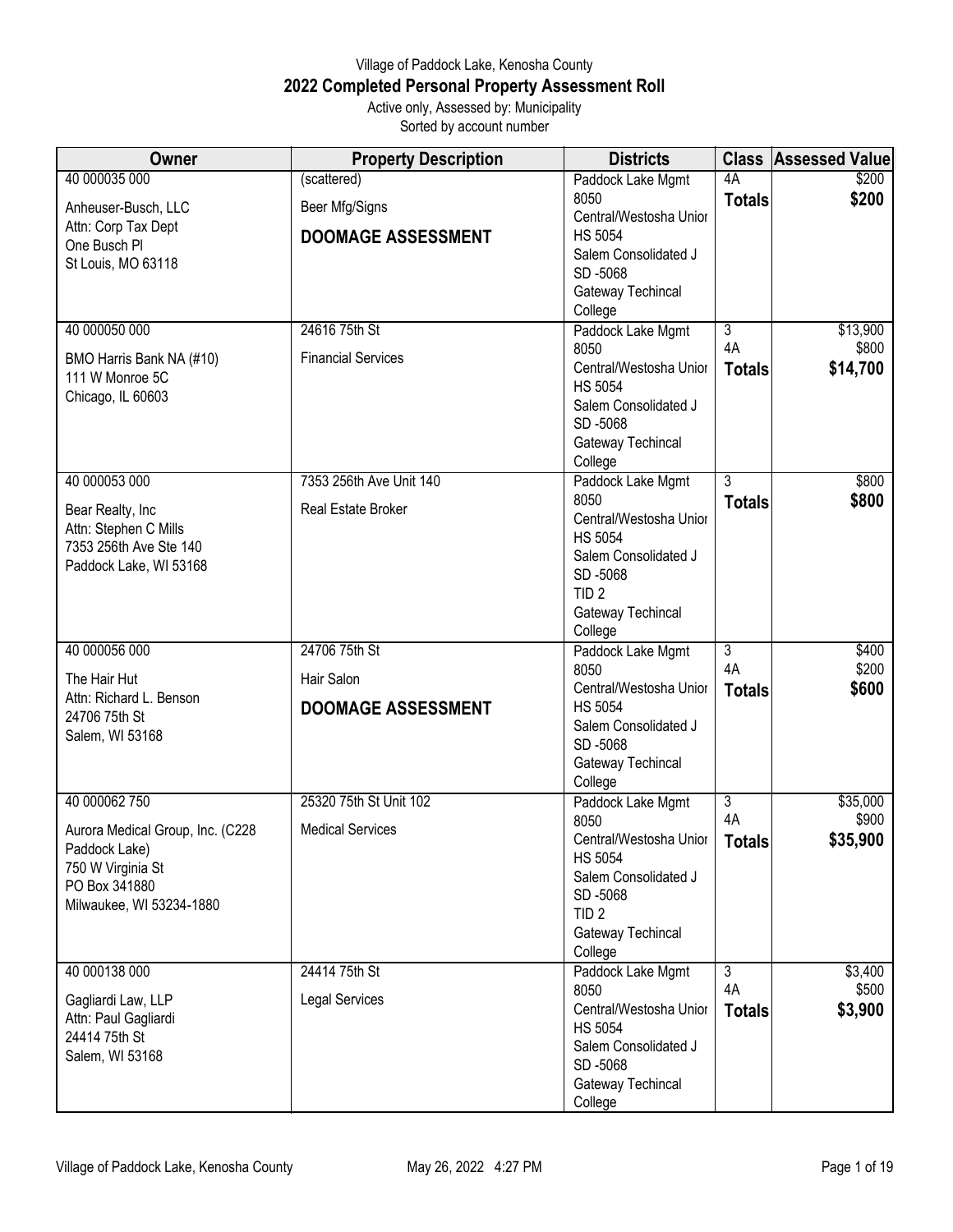| Owner                                              | <b>Property Description</b> | <b>Districts</b>                       |                | <b>Class Assessed Value</b> |
|----------------------------------------------------|-----------------------------|----------------------------------------|----------------|-----------------------------|
| 40 000167 000                                      | 25140 75th St               | Paddock Lake Mgmt                      |                | \$3,400                     |
| H & R Block - Region 8, Inc                        | <b>Tax Preparer</b>         | 8050                                   | <b>Totals</b>  | \$3,400                     |
| 25140 75th St                                      |                             | Central/Westosha Unior                 |                |                             |
| Salem, WI 53168                                    | <b>DOOMAGE ASSESSMENT</b>   | <b>HS 5054</b>                         |                |                             |
|                                                    |                             | Salem Consolidated J<br>SD-5068        |                |                             |
|                                                    |                             | TID <sub>2</sub>                       |                |                             |
|                                                    |                             | Gateway Techincal                      |                |                             |
|                                                    |                             | College                                |                |                             |
| 40 000197 000                                      | 23522 75th St               | Paddock Lake Mgmt                      | 4A             | \$200                       |
| Horton, Dale                                       | Taxidermy                   | 8050                                   | <b>Totals</b>  | \$200                       |
| 23522 75th St                                      |                             | Central/Westosha Unior                 |                |                             |
| Salem, WI 53168-9469                               | <b>DOOMAGE ASSESSMENT</b>   | <b>HS 5054</b>                         |                |                             |
|                                                    |                             | Salem Consolidated J                   |                |                             |
|                                                    |                             | SD-5068                                |                |                             |
|                                                    |                             | Gateway Techincal<br>College           |                |                             |
| 40 000555 000                                      | 24740 75th St Unit A        | Paddock Lake Mgmt                      | $\overline{3}$ | \$100                       |
|                                                    |                             | 8050                                   | <b>Totals</b>  | \$100                       |
| State Farm Mutual Automobile Insurance             | <b>Insurance Services</b>   | Central/Westosha Unior                 |                |                             |
| Co                                                 |                             | <b>HS 5054</b>                         |                |                             |
| Attn: Tax & Compliance-Property Tax<br>PO Box 2155 |                             | Salem Consolidated J                   |                |                             |
| Bloomington, IL 61702                              |                             | SD-5068                                |                |                             |
|                                                    |                             | Gateway Techincal                      |                |                             |
|                                                    |                             | College                                |                |                             |
| 40 000575 000                                      | 7115 238th Ave              | Paddock Lake Mgmt<br>8050              | $\overline{3}$ | \$2,500                     |
| Paddock Lake Cottages, LLC                         | <b>Cottage Rental</b>       | Central/Westosha Unior                 | <b>Totals</b>  | \$2,500                     |
| 7115 238th Ave                                     |                             | <b>HS 5054</b>                         |                |                             |
| Paddock Lake, WI 53168                             |                             | Salem Consolidated J                   |                |                             |
|                                                    |                             | SD-5068                                |                |                             |
|                                                    |                             | Gateway Techincal                      |                |                             |
|                                                    |                             | College                                |                |                             |
| 40 000605 000                                      | 24708 75th St               | Paddock Lake Mgmt                      | $\overline{3}$ | \$12,300                    |
| Reineman's, Inc.                                   | Retail                      | 8050                                   | <b>Totals</b>  | \$12,300                    |
| 417 Milwaukee Ave                                  |                             | Central/Westosha Unior                 |                |                             |
| Burlington, WI 53105                               |                             | <b>HS 5054</b><br>Salem Consolidated J |                |                             |
|                                                    |                             | SD-5068                                |                |                             |
|                                                    |                             | Gateway Techincal                      |                |                             |
|                                                    |                             | College                                |                |                             |
| 40 000612 000                                      | 24924 75th St               | Paddock Lake Mgmt                      | $\overline{3}$ | \$100                       |
| Holiday Village Laundry & Dry Cleaning,            | Laundromat                  | 8050                                   | 4A             | \$1,600                     |
| Inc                                                |                             | Central/Westosha Unior                 | <b>Totals</b>  | \$1,700                     |
| Attn: Thomas & Kimberly Olsen                      |                             | <b>HS 5054</b>                         |                |                             |
| 3010 Brisbane Dr                                   |                             | Salem Consolidated J                   |                |                             |
| Lake In The Hills, IL 60156                        |                             | SD-5068<br>TID <sub>2</sub>            |                |                             |
|                                                    |                             | Gateway Techincal                      |                |                             |
|                                                    |                             | College                                |                |                             |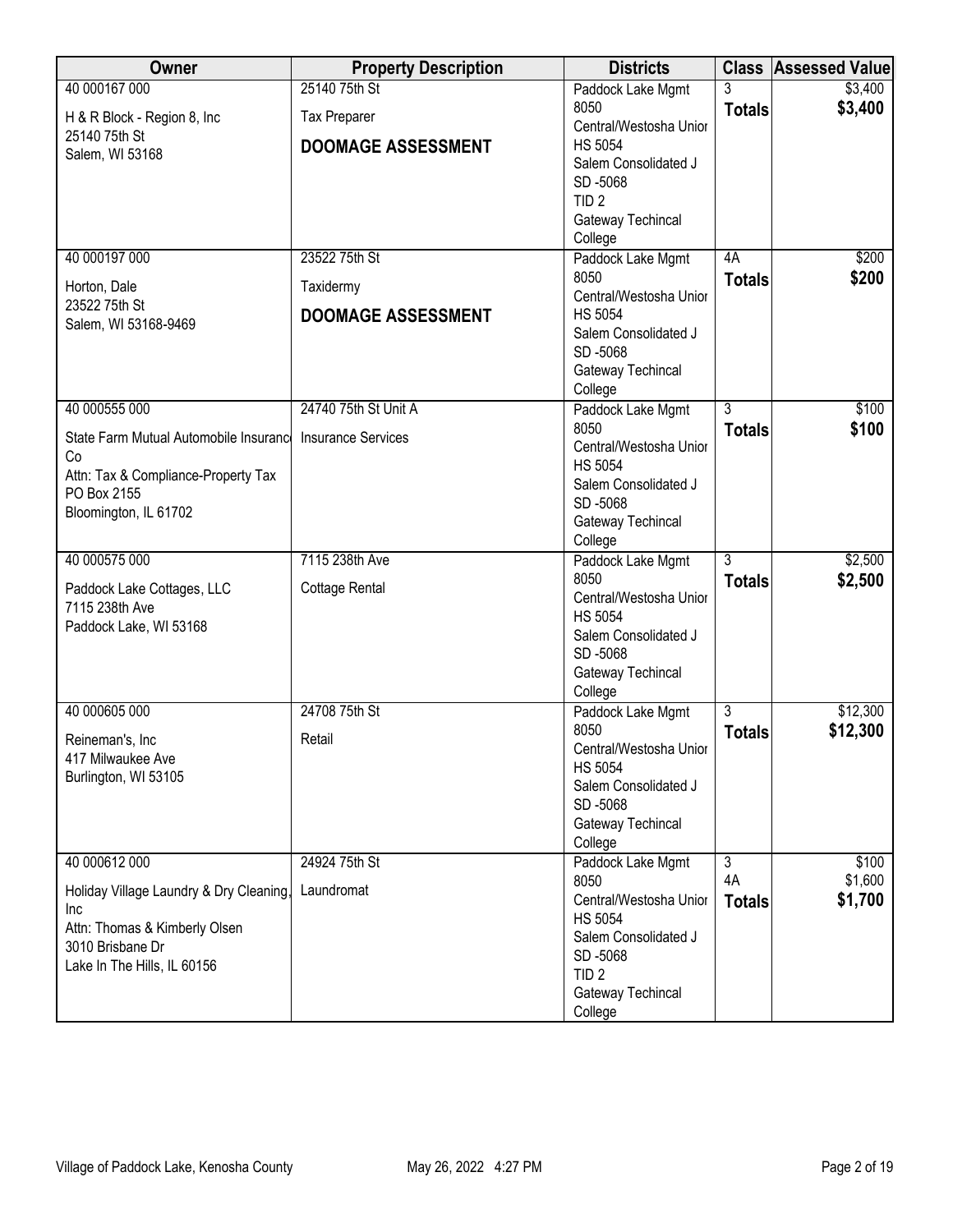| Owner                                          | <b>Property Description</b> | <b>Districts</b>                         |                      | <b>Class Assessed Value</b> |
|------------------------------------------------|-----------------------------|------------------------------------------|----------------------|-----------------------------|
| 40 000620 000                                  | 24406 75th St               | Paddock Lake Mgmt                        | 3                    | \$10,000                    |
| Sub Stohr, Inc                                 | Sandwich Shop               | 8050<br>Central/Westosha Unior           | 4A                   | \$1,400<br>\$11,400         |
| Attn: Robyn Sarbacker                          | <b>DOOMAGE ASSESSMENT</b>   | <b>HS 5054</b>                           | <b>Totals</b>        |                             |
| 24406 75th St<br>Salem, WI 53168               |                             | Salem Consolidated J                     |                      |                             |
|                                                |                             | SD-5068                                  |                      |                             |
|                                                |                             | Gateway Techincal<br>College             |                      |                             |
| 40 000657 000                                  | 24418 75th St               | Paddock Lake Mgmt                        | $\overline{3}$       | \$27,200                    |
| Heartland Dental, LLC                          | Dentistry                   | 8050                                     | 4A                   | \$407,700                   |
| d.b.a. Jeffrey L Sorensen, D.D.S.              |                             | Central/Westosha Unior                   | <b>Totals</b>        | \$434,900                   |
| 1200 Network Centre Dr Ste 2                   |                             | <b>HS 5054</b><br>Salem Consolidated J   |                      |                             |
| Effington, IL 62401                            |                             | SD-5068                                  |                      |                             |
|                                                |                             | Gateway Techincal                        |                      |                             |
|                                                |                             | College                                  |                      |                             |
| 40 000739 000                                  | 24317 75th St               | Paddock Lake Mgmt                        | $\overline{3}$<br>4A | \$5,600<br>\$6,700          |
| Drifters Bar & Grill, LLC                      | Bar/Food                    | 8050<br>Central/Westosha Unior           | <b>Totals</b>        | \$12,300                    |
| Attn: Shawn R. Russ                            | <b>DOOMAGE ASSESSMENT</b>   | <b>HS 5054</b>                           |                      |                             |
| 24317 75th St<br>Salem, WI 53168               |                             | Salem Consolidated J                     |                      |                             |
|                                                |                             | SD-5068                                  |                      |                             |
|                                                |                             | Gateway Techincal<br>College             |                      |                             |
| 40 000758 001                                  | (scattered)                 | Paddock Lake Mgmt                        | $\overline{3}$       | \$6,800                     |
| Spectrum Mid-America, LLC                      | Cable TV                    | 8050                                     | 4A                   | \$1,700                     |
| d.b.a. Charter Communications                  |                             | Central/Westosha Unior<br><b>HS 5054</b> | <b>Totals</b>        | \$8,500                     |
| PO Box 7467                                    |                             | Salem Consolidated J                     |                      |                             |
| Charlotte, NC 28241-7467                       |                             | SD-5068                                  |                      |                             |
|                                                |                             | Gateway Techincal                        |                      |                             |
| 40 000777 000                                  | 24200 75th St               | College                                  | $\overline{3}$       | \$900                       |
|                                                |                             | Paddock Lake Mgmt<br>8050                | 4A                   | \$200                       |
| Westosha Floral, Inc                           | <b>Florist</b>              | Central/Westosha Unior                   | <b>Totals</b>        | \$1,100                     |
| Attn: Sandra Phillips-Feeney<br>24200 75th St  |                             | <b>HS 5054</b>                           |                      |                             |
| Salem, WI 53168                                |                             | Salem Consolidated J<br>SD-5068          |                      |                             |
|                                                |                             | Gateway Techincal                        |                      |                             |
|                                                |                             | College                                  |                      |                             |
| 40 010420 012                                  | (scattered)                 | Paddock Lake Mgmt                        | $\overline{3}$       | \$3,500                     |
| ADT, LLC                                       | <b>Security Services</b>    | 8050<br>Central/Westosha Unior           | <b>Totals</b>        | \$3,500                     |
| PO Box 54767                                   |                             | <b>HS 5054</b>                           |                      |                             |
| Lexington, KY 40555                            |                             | Salem Consolidated J                     |                      |                             |
|                                                |                             | SD-5068                                  |                      |                             |
|                                                |                             | Gateway Techincal<br>College             |                      |                             |
| 40 011212 160                                  | 24726 75th St               | Paddock Lake Mgmt                        | $\overline{3}$       | \$37,700                    |
|                                                | Physical Therapy            | 8050                                     | 4A                   | \$3,700                     |
| Cora Physical Therapy<br>2550 W Tyvola Rd #301 |                             | Central/Westosha Unior                   | <b>Totals</b>        | \$41,400                    |
| Charolette, NC 28217                           |                             | <b>HS 5054</b><br>Salem Consolidated J   |                      |                             |
|                                                |                             | SD-5068                                  |                      |                             |
|                                                |                             | Gateway Techincal                        |                      |                             |
|                                                |                             | College                                  |                      |                             |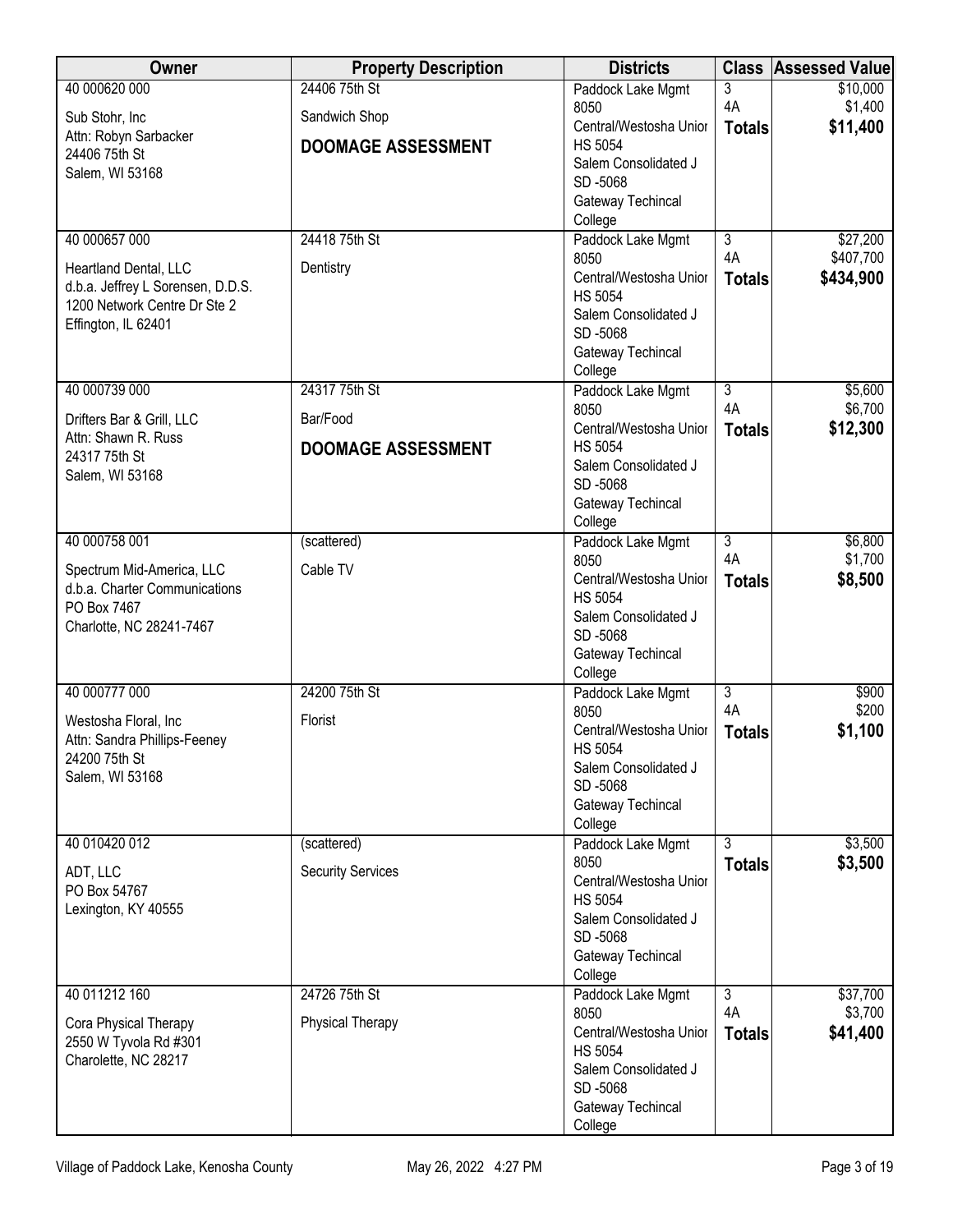| Owner                                             | <b>Property Description</b>     | <b>Districts</b>                         |                      | <b>Class Assessed Value</b> |
|---------------------------------------------------|---------------------------------|------------------------------------------|----------------------|-----------------------------|
| 40 011420 016                                     | 24207 75th St                   | Paddock Lake Mgmt                        | 3                    | \$33,900                    |
| Antonia's Pancake House, Inc.                     | Restaurant                      | 8050                                     | <b>Totals</b>        | \$33,900                    |
| 24207 75th St                                     |                                 | Central/Westosha Unior                   |                      |                             |
| Salem, WI 53168                                   | <b>DOOMAGE ASSESSMENT</b>       | <b>HS 5054</b><br>Salem Consolidated J   |                      |                             |
|                                                   |                                 | SD-5068                                  |                      |                             |
|                                                   |                                 | Gateway Techincal                        |                      |                             |
|                                                   |                                 | College                                  |                      |                             |
| 40 020104 020                                     | 6427 236th Ave                  | Paddock Lake Mgmt                        | $\overline{3}$       | \$700                       |
|                                                   | Machinery Repair                | 8050                                     | 4A                   | \$100                       |
| Badger Bindery Services, LLC<br>Attn: Alan Sawyer |                                 | Central/Westosha Unior                   | <b>Totals</b>        | \$800                       |
| PO Box 342                                        |                                 | <b>HS 5054</b>                           |                      |                             |
| Salem, WI 53168-0342                              |                                 | Salem Consolidated J                     |                      |                             |
|                                                   |                                 | SD-5068                                  |                      |                             |
|                                                   |                                 | Gateway Techincal<br>College             |                      |                             |
| 40 021512 190                                     | 24315 75th St                   | Paddock Lake Mgmt                        | $\overline{3}$       | \$900                       |
|                                                   |                                 | 8050                                     | 4A                   | \$100                       |
| Steven Bollinger, Inc                             | Architect                       | Central/Westosha Unior                   | <b>Totals</b>        | \$1,000                     |
| 45W425 Plank Rd                                   |                                 | <b>HS 5054</b>                           |                      |                             |
| Hampshire, IL 60140-8454                          |                                 | Salem Consolidated J                     |                      |                             |
|                                                   |                                 | SD-5068                                  |                      |                             |
|                                                   |                                 | Gateway Techincal                        |                      |                             |
|                                                   |                                 | College                                  |                      |                             |
| 40 021809 200                                     | 7137 236th Ave Unit 201         | Paddock Lake Mgmt<br>8050                | $\overline{3}$<br>4A | \$86,700<br>\$42,700        |
| Brightree Services, LLC                           | <b>Medical Billing Services</b> | Central/Westosha Unior                   | <b>Totals</b>        | \$129,400                   |
| 125 Technology Pkwy                               |                                 | <b>HS 5054</b>                           |                      |                             |
| Peachtree Corners, GA 30092                       |                                 | Salem Consolidated J                     |                      |                             |
|                                                   |                                 | SD-5068                                  |                      |                             |
|                                                   |                                 | Gateway Techincal                        |                      |                             |
|                                                   |                                 | College                                  |                      |                             |
| 40 030102 200                                     | 7353 256th Ave Unit 120         | Paddock Lake Mgmt                        | $\overline{3}$       | \$1,600                     |
| Cabana Tan/Bath/Body Boutique, Inc.               | <b>Tanning Salon</b>            | 8050<br>Central/Westosha Unior           | 4A                   | \$200                       |
| Attn: Steven & Cindy Nicoletti                    |                                 | <b>HS 5054</b>                           | <b>Totals</b>        | \$1,800                     |
| 7353 256th Ave Ste 120                            |                                 | Salem Consolidated J                     |                      |                             |
| Salem, WI 53168                                   |                                 | SD-5068                                  |                      |                             |
|                                                   |                                 | TID <sub>2</sub>                         |                      |                             |
|                                                   |                                 | Gateway Techincal                        |                      |                             |
|                                                   |                                 | College                                  |                      |                             |
| 40 030403 090                                     | 23507 62nd PI                   | Paddock Lake Mgmt                        | $\overline{3}$       | \$100                       |
| CD Cleaning, Inc.                                 | <b>Cleaning Service</b>         | 8050                                     | 4A                   | \$200                       |
| 23507 62nd PI                                     |                                 | Central/Westosha Unior<br><b>HS 5054</b> | <b>Totals</b>        | \$300                       |
| Salem, WI 53168                                   |                                 | Salem Consolidated J                     |                      |                             |
|                                                   |                                 | SD-5068                                  |                      |                             |
|                                                   |                                 | Gateway Techincal                        |                      |                             |
|                                                   |                                 | College                                  |                      |                             |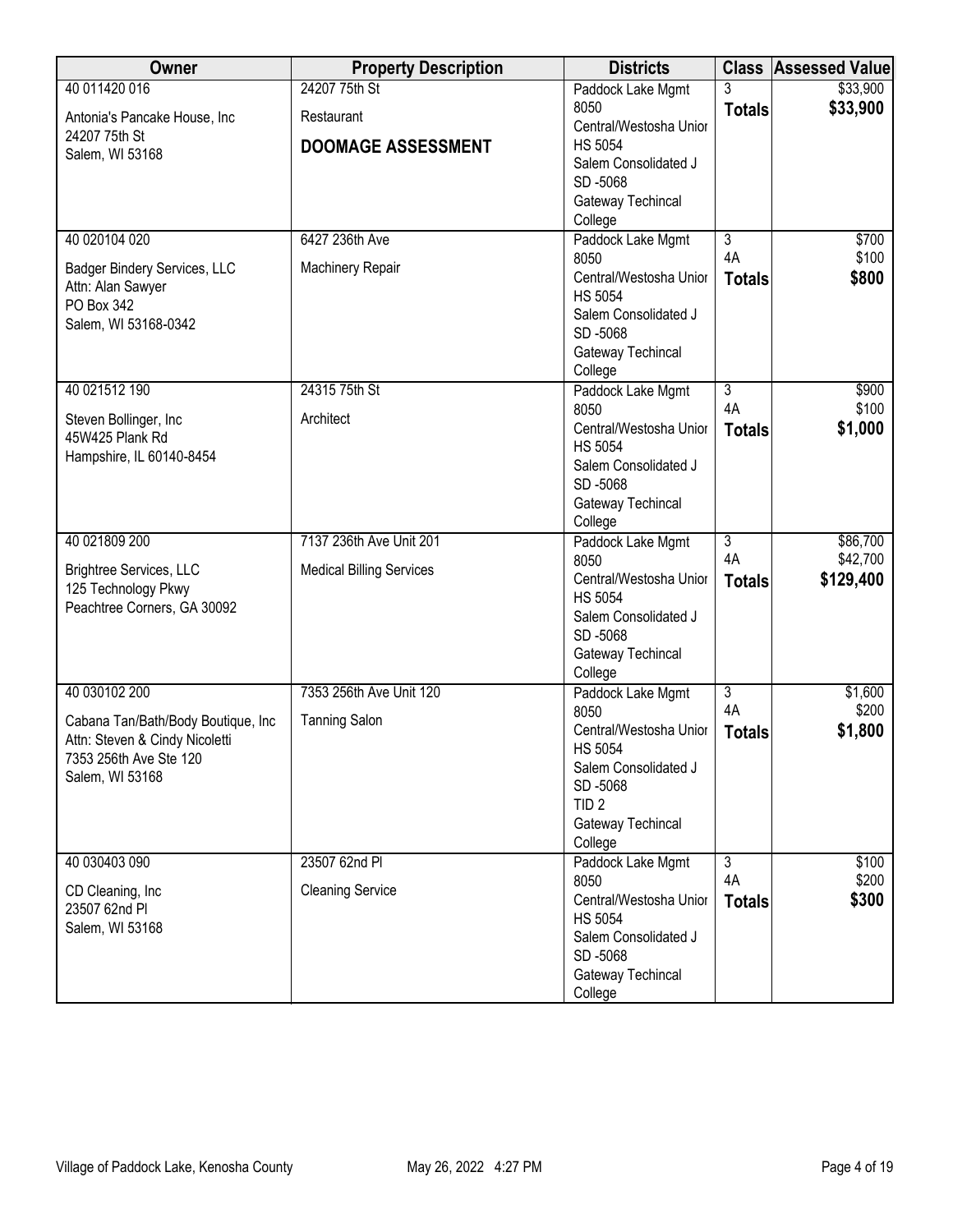| Owner                                      | <b>Property Description</b> | <b>Districts</b>                       | <b>Class</b>                    | <b>Assessed Value</b> |
|--------------------------------------------|-----------------------------|----------------------------------------|---------------------------------|-----------------------|
| 40 030512 150                              | 6214 245th Ave              | Paddock Lake Mgmt<br>8050              | 3<br>4A                         | \$200<br>\$200        |
| Celebrate Our Town, Inc.<br>6214 245th Ave | Marketing                   | Central/Westosha Unior                 | <b>Totals</b>                   | \$400                 |
| Salem, WI 53168-9782                       |                             | <b>HS 5054</b><br>Salem Consolidated J |                                 |                       |
|                                            |                             | SD-5068                                |                                 |                       |
|                                            |                             | Gateway Techincal                      |                                 |                       |
|                                            |                             | College                                |                                 |                       |
| 40 030801 160                              | 24221 75th St               | Paddock Lake Mgmt<br>8050              | $\overline{3}$<br>4A            | \$2,400<br>\$1,500    |
| Kalena Enterprises, LLC                    | Restaurant                  | Central/Westosha Unior                 | <b>Totals</b>                   | \$3,900               |
| d.b.a. Charlie's Place<br>24221 75th St    |                             | <b>HS 5054</b>                         |                                 |                       |
| Salem, WI 53168                            |                             | Salem Consolidated J<br>SD-5068        |                                 |                       |
|                                            |                             | Gateway Techincal                      |                                 |                       |
|                                            |                             | College                                |                                 |                       |
| 40 030920 020                              | 7322 236th Ave              | Paddock Lake Mgmt                      | $\overline{3}$                  | \$1,500               |
| First-Citizens Bank & Trust Company        | Leasing                     | 8050<br>Central/Westosha Unior         | <b>Totals</b>                   | \$1,500               |
| Attn: Ryan Tax Compliance Services,        |                             | <b>HS 5054</b>                         |                                 |                       |
| LLC<br>PO Box 460709                       |                             | Salem Consolidated J                   |                                 |                       |
| Houston, TX 77056                          |                             | SD-5068                                |                                 |                       |
|                                            |                             | Gateway Techincal<br>College           |                                 |                       |
| 40 031503 030                              | (scattered)                 | Paddock Lake Mgmt                      | $\overline{3}$                  | \$10,700              |
| The Coca-Cola Company                      | Wholesale                   | 8050                                   | <b>Totals</b>                   | \$10,700              |
| Attn: Fountain Property Tax NAT 8          |                             | Central/Westosha Unior                 |                                 |                       |
| PO Box 1734                                |                             | <b>HS 5054</b><br>Salem Consolidated J |                                 |                       |
| Atlanta, GA 30301                          |                             | SD-5068                                |                                 |                       |
|                                            |                             | Gateway Techincal                      |                                 |                       |
|                                            |                             | College                                |                                 |                       |
| 40 031513 190                              | 25360 75th St               | Paddock Lake Mgmt<br>8050              | $\overline{3}$<br><b>Totals</b> | \$67,900<br>\$67,900  |
| <b>Community State Bank</b>                | <b>Financial Services</b>   | Central/Westosha Unior                 |                                 |                       |
| 1500 Main St<br>Union Grove, WI 53182      |                             | <b>HS 5054</b>                         |                                 |                       |
|                                            |                             | Salem Consolidated J                   |                                 |                       |
|                                            |                             | SD-5068<br>TID <sub>2</sub>            |                                 |                       |
|                                            |                             | Gateway Techincal                      |                                 |                       |
|                                            |                             | College                                |                                 |                       |
| 40 031513 200                              | 23042 75th St               | Paddock Lake Mgmt                      | 3                               | \$400                 |
| Computer Technologies, Inc                 | Information Technology      | 8050<br>Central/Westosha Unior         | <b>Totals</b>                   | \$400                 |
| 23042 75th St<br>Salem, WI 53168           |                             | <b>HS 5054</b>                         |                                 |                       |
|                                            |                             | Salem Consolidated J                   |                                 |                       |
|                                            |                             | SD-5068<br>Gateway Techincal           |                                 |                       |
|                                            |                             | College                                |                                 |                       |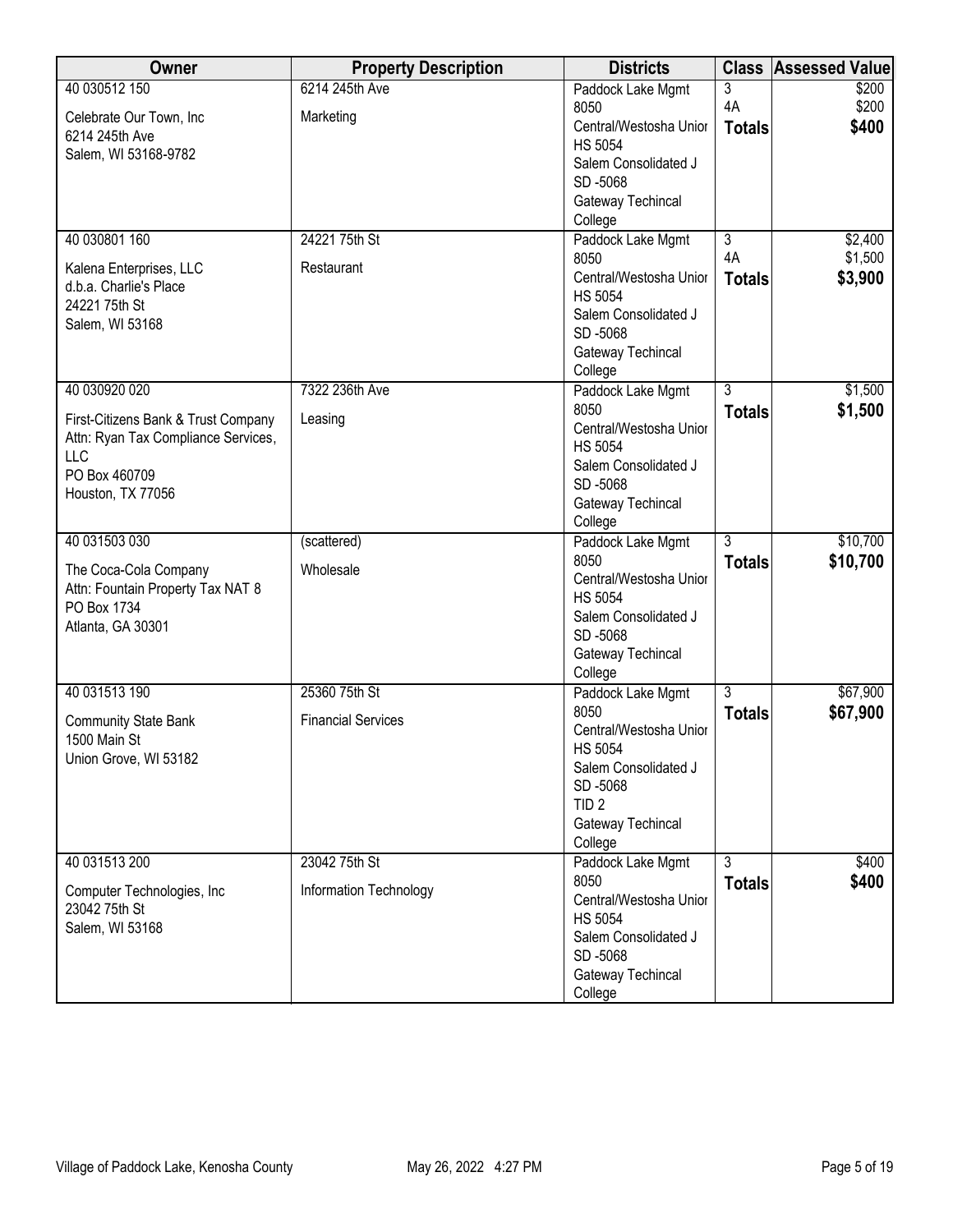| Owner                                  | <b>Property Description</b> | <b>Districts</b>                       |                      | <b>Class Assessed Value</b> |
|----------------------------------------|-----------------------------|----------------------------------------|----------------------|-----------------------------|
| 40 031823 015                          | 25150 75th St               | Paddock Lake Mgmt                      | $\overline{3}$       | \$9,600                     |
| Crawford Orthodontics SC, Inc.         | Dentistry                   | 8050                                   | 4A                   | \$300                       |
| 7851 Cooper Rd                         |                             | Central/Westosha Unior                 | <b>Totals</b>        | \$9,900                     |
| Kenosha, WI 53142                      |                             | <b>HS 5054</b><br>Salem Consolidated J |                      |                             |
|                                        |                             | SD-5068                                |                      |                             |
|                                        |                             | TID <sub>2</sub>                       |                      |                             |
|                                        |                             | Gateway Techincal                      |                      |                             |
|                                        |                             | College                                |                      |                             |
| 40 040918 090                          | (scattered)                 | Paddock Lake Mgmt                      | $\overline{3}$       | \$2,600                     |
| DirecTV, LLC                           | Satellite TV                | 8050                                   | <b>Totals</b>        | \$2,600                     |
| Attn: Kroll, LLC                       |                             | Central/Westosha Unior                 |                      |                             |
| PO Box 2789                            |                             | <b>HS 5054</b>                         |                      |                             |
| Addison, TX 75001                      |                             | Salem Consolidated J                   |                      |                             |
|                                        |                             | SD-5068                                |                      |                             |
|                                        |                             | Gateway Techincal<br>College           |                      |                             |
| 40 050315 190                          | (scattered)                 | Paddock Lake Mgmt                      | 4A                   | \$800                       |
|                                        |                             | 8050                                   | <b>Totals</b>        | \$800                       |
| DISH Network, LLC<br>PO Box 6623       | Satellite TV                | Central/Westosha Unior                 |                      |                             |
| Englewood, CO 80155                    |                             | <b>HS 5054</b>                         |                      |                             |
|                                        |                             | Salem Consolidated J                   |                      |                             |
|                                        |                             | SD-5068                                |                      |                             |
|                                        |                             | Gateway Techincal                      |                      |                             |
| 40 051212 130                          |                             | College                                | 4A                   | \$600                       |
|                                        | (scattered)                 | Paddock Lake Mgmt<br>8050              | <b>Totals</b>        | \$600                       |
| Clear Channel Outdoor, LLC             | <b>Outdoor Advertising</b>  | Central/Westosha Unior                 |                      |                             |
| 4830 North Loop 1604 W                 |                             | <b>HS 5054</b>                         |                      |                             |
| Ste #111                               |                             | Salem Consolidated J                   |                      |                             |
| San Antonio, TX 72849                  |                             | SD-5068                                |                      |                             |
|                                        |                             | Gateway Techincal                      |                      |                             |
|                                        |                             | College                                |                      |                             |
| 40 052505 015                          | 7419 256th Ave              | Paddock Lake Mgmt<br>8050              | $\overline{3}$<br>4A | \$200<br>\$700              |
| Next Day Glasses & Contacts            | Optometry                   | Central/Westosha Unior                 | <b>Totals</b>        | \$900                       |
| Attn: Lee Hagopian                     | <b>DOOMAGE ASSESSMENT</b>   | <b>HS 5054</b>                         |                      |                             |
| 7419 256th Ave                         |                             | Salem Consolidated J                   |                      |                             |
| Salem, WI 53168                        |                             | SD-5068                                |                      |                             |
|                                        |                             | TID <sub>2</sub>                       |                      |                             |
|                                        |                             | Gateway Techincal                      |                      |                             |
|                                        |                             | College                                |                      |                             |
| 40 060113 004                          | 25100 75th St               | Paddock Lake Mgmt<br>8050              | $\overline{3}$<br>4A | \$15,700<br>\$500           |
| Family Dollar Stores of Wisconsin, Inc | Retail                      | Central/Westosha Unior                 | <b>Totals</b>        | \$16,200                    |
| d.b.a. Family Dollar #29009            |                             | <b>HS 5054</b>                         |                      |                             |
| Attn: Dept 120                         |                             | Salem Consolidated J                   |                      |                             |
| PO Box 460389                          |                             | SD-5068                                |                      |                             |
| Houston, TX 77056                      |                             | TID <sub>2</sub>                       |                      |                             |
|                                        |                             | Gateway Techincal                      |                      |                             |
|                                        |                             | College                                |                      |                             |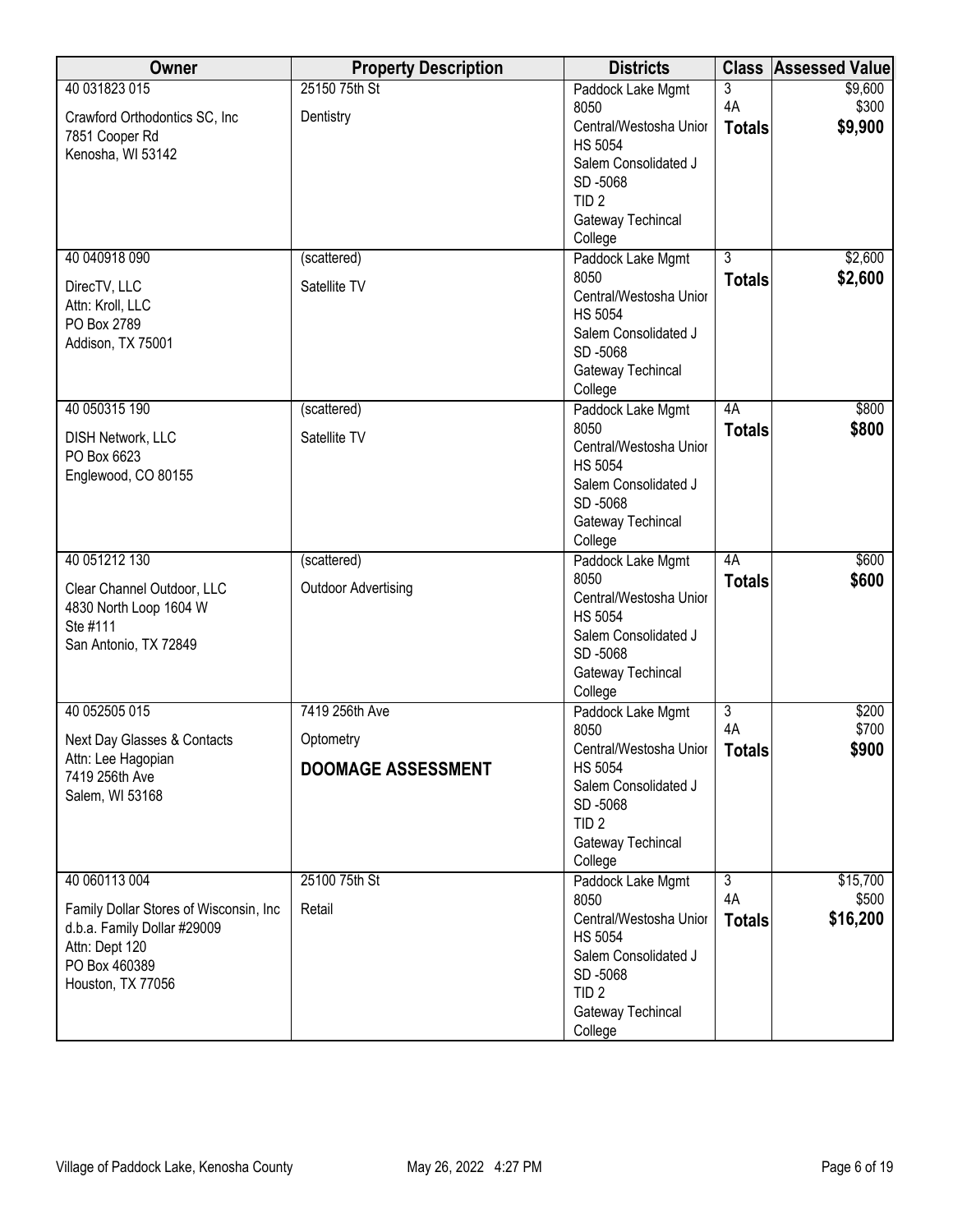| Owner                                             | <b>Property Description</b> | <b>Districts</b>                       |                | <b>Class Assessed Value</b> |
|---------------------------------------------------|-----------------------------|----------------------------------------|----------------|-----------------------------|
| 40 060118 002                                     | 25406 75th St               | Paddock Lake Mgmt                      |                | \$200                       |
| Farmer Bros Co                                    | Wholesale                   | 8050                                   | <b>Totals</b>  | \$200                       |
| Attn: Tax Dept                                    |                             | Central/Westosha Unior                 |                |                             |
| 1912 Farmer Brothers Dr                           |                             | <b>HS 5054</b><br>Salem Consolidated J |                |                             |
| Northlake, TX 76262                               |                             | SD-5068                                |                |                             |
|                                                   |                             | TID <sub>2</sub>                       |                |                             |
|                                                   |                             | Gateway Techincal                      |                |                             |
|                                                   |                             | College                                |                |                             |
| 40 060918 006                                     | 7316 250th Ave              | Paddock Lake Mgmt                      | $\overline{3}$ | \$1,300                     |
| First Friends Pre-School, LLC                     | Day Care                    | 8050                                   | 4A             | \$300                       |
| Attn: Steven & Kathryn Larsen                     |                             | Central/Westosha Unior                 | <b>Totals</b>  | \$1,600                     |
| 11129 237th PI                                    | <b>DOOMAGE ASSESSMENT</b>   | <b>HS 5054</b>                         |                |                             |
| Trevor, WI 53179                                  |                             | Salem Consolidated J                   |                |                             |
|                                                   |                             | SD-5068<br>TID <sub>2</sub>            |                |                             |
|                                                   |                             | Gateway Techincal                      |                |                             |
|                                                   |                             | College                                |                |                             |
| 40 060922 190                                     | 24417 75th St               | Paddock Lake Mgmt                      | $\overline{3}$ | \$600                       |
| 5 Star Driving School, Inc.                       | <b>Driving School</b>       | 8050                                   | 4A             | \$400                       |
| Attn: Frank Cerminara                             |                             | Central/Westosha Unior                 | <b>Totals</b>  | \$1,000                     |
| 7010 Pershing Blvd                                |                             | <b>HS 5054</b>                         |                |                             |
| Kenosha, WI 53142                                 |                             | Salem Consolidated J                   |                |                             |
|                                                   |                             | SD-5068                                |                |                             |
|                                                   |                             | Gateway Techincal<br>College           |                |                             |
| 40 062112 101                                     | 7137 236th Ave Unit 108     | Paddock Lake Mgmt                      | $\overline{3}$ | \$24,400                    |
|                                                   |                             | 8050                                   | <b>Totals</b>  | \$24,400                    |
| <b>Fulmer Dentistry</b>                           | Dentistry                   | Central/Westosha Unior                 |                |                             |
| Attn: James Fulmer, D.D.S.<br>7137 236th Ave #108 | <b>DOOMAGE ASSESSMENT</b>   | <b>HS 5054</b>                         |                |                             |
| Salem, WI 53168-8975                              |                             | Salem Consolidated J                   |                |                             |
|                                                   |                             | SD-5068                                |                |                             |
|                                                   |                             | Gateway Techincal                      |                |                             |
| 40 070912 014                                     | 24409 75th St               | College<br>Paddock Lake Mgmt           | 3              | \$8,000                     |
|                                                   |                             | 8050                                   | <b>Totals</b>  | \$8,000                     |
| Gill, Neal S                                      | Fuel & Conven.              | Central/Westosha Unior                 |                |                             |
| W3323 Lake Forest Ln                              | <b>DOOMAGE ASSESSMENT</b>   | <b>HS 5054</b>                         |                |                             |
| Lake Geneva, WI 53147                             |                             | Salem Consolidated J                   |                |                             |
|                                                   |                             | SD-5068                                |                |                             |
|                                                   |                             | Gateway Techincal                      |                |                             |
|                                                   |                             | College                                |                |                             |
| 40 071304 120                                     | 7800 Antioch Rd             | Salem Utility District 1               | 4A             | \$9,900                     |
| <b>GM-DI Leasing Corp</b>                         | Leasing                     | Hooker Lake Mgmt<br>8090               | <b>Totals</b>  | \$9,900                     |
| Attn: Ryan PTS Dept 851                           |                             | Central/Westosha Unior                 |                |                             |
| PO Box 460169                                     |                             | <b>HS 5054</b>                         |                |                             |
| Houston, TX 77056                                 |                             | Salem Consolidated J                   |                |                             |
|                                                   |                             | SD-5068                                |                |                             |
|                                                   |                             | Gateway Techincal                      |                |                             |
|                                                   |                             | College                                |                |                             |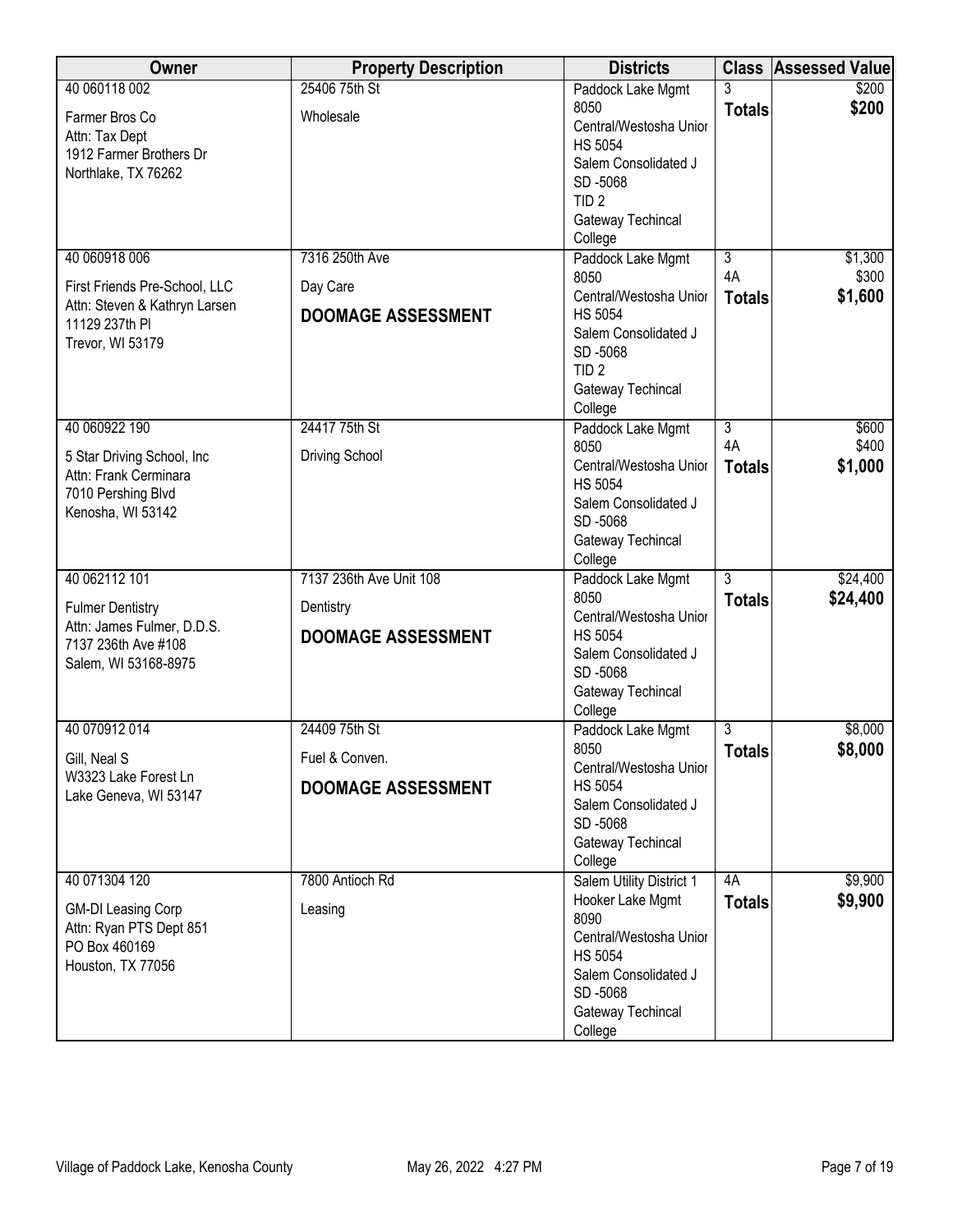| 7137 236th Ave Unit 201<br>\$30,900<br>Paddock Lake Mgmt<br>3<br>8050<br>\$30,900<br><b>Totals</b><br>Gordon Flesch Company / GFC Leasing<br>Leasing<br>Central/Westosha Unior<br>d.b.a. Gordon Flesch Company, Inc<br><b>HS 5054</b><br>2675 Research Park Dr<br>Salem Consolidated J<br>Madison, WI 53711<br>SD-5068<br>Gateway Techincal<br>College<br>40 071801 120<br>$\overline{3}$<br>\$20,800<br>(scattered)<br>Paddock Lake Mgmt<br>\$20,800<br>8050<br><b>Totals</b><br><b>Fountain Drink Machines</b><br>Grayhawk Leasing, LLC<br>Central/Westosha Unior<br>1412 Main St Ste 1500<br><b>HS 5054</b><br>Dallas, TX 75202<br>Salem Consolidated J<br>SD-5068<br>Gateway Techincal<br>College<br>$\overline{3}$<br>40 071805 006<br>7353 256th Ave Unit 140<br>\$5,600<br>Paddock Lake Mgmt<br>8050<br>\$5,600<br><b>Totals</b><br>Leasing<br>GreatAmerica Financial Services Corp<br>Central/Westosha Unior<br>625 1st St SE<br><b>HS 5054</b><br>Cedar Rapids, IA 52401<br>Salem Consolidated J<br>SD-5068<br>TID <sub>2</sub><br>Gateway Techincal<br>College<br>40 071805 010<br>25140 75th St<br>$\overline{3}$<br>\$5,300<br>Paddock Lake Mgmt<br>8050<br>\$5,300<br><b>Totals</b><br>GreatAmerica Financial Services Corp<br>Leasing<br>Central/Westosha Unior<br>625 1st St SE<br><b>HS 5054</b><br>Cedar Rapids, IA 52401<br>Salem Consolidated J<br>SD-5068<br>TID <sub>2</sub><br>Gateway Techincal<br>College<br>40 080112 130<br>25401 75th St<br>$\overline{3}$<br>\$100<br>Paddock Lake Mgmt<br>8050<br>\$100<br><b>Totals</b><br>Retail<br><b>Hallmark Marketing Comapny</b><br>Central/Westosha Unior<br>Attn: Tax #407<br><b>HS 5054</b><br>PO Box 419479<br>Salem Consolidated J<br>Kansas City, MO 64141-6479<br>SD-5068<br>TID <sub>2</sub><br>Gateway Techincal<br>College<br>\$61,200<br>40 080118 030<br>7800 Antioch Rd<br>Salem Utility District 1<br>$\overline{3}$<br>4A<br>\$500<br>Hooker Lake Mgmt<br>Car Dealership<br>Hartnell Chevrolet, Inc.<br>8090<br>\$61,700<br><b>Totals</b><br>Attn: Kevin Ryczek<br>Central/Westosha Unior<br>7800 Antioch Rd<br><b>HS 5054</b><br>Salem, WI 53168<br>Salem Consolidated J<br>SD-5068 | Owner         | <b>Property Description</b> | <b>Districts</b>  | <b>Class Assessed Value</b> |
|-------------------------------------------------------------------------------------------------------------------------------------------------------------------------------------------------------------------------------------------------------------------------------------------------------------------------------------------------------------------------------------------------------------------------------------------------------------------------------------------------------------------------------------------------------------------------------------------------------------------------------------------------------------------------------------------------------------------------------------------------------------------------------------------------------------------------------------------------------------------------------------------------------------------------------------------------------------------------------------------------------------------------------------------------------------------------------------------------------------------------------------------------------------------------------------------------------------------------------------------------------------------------------------------------------------------------------------------------------------------------------------------------------------------------------------------------------------------------------------------------------------------------------------------------------------------------------------------------------------------------------------------------------------------------------------------------------------------------------------------------------------------------------------------------------------------------------------------------------------------------------------------------------------------------------------------------------------------------------------------------------------------------------------------------------------------------------------------------------------------------------------------------------------------------|---------------|-----------------------------|-------------------|-----------------------------|
|                                                                                                                                                                                                                                                                                                                                                                                                                                                                                                                                                                                                                                                                                                                                                                                                                                                                                                                                                                                                                                                                                                                                                                                                                                                                                                                                                                                                                                                                                                                                                                                                                                                                                                                                                                                                                                                                                                                                                                                                                                                                                                                                                                         | 40 071518 060 |                             |                   |                             |
|                                                                                                                                                                                                                                                                                                                                                                                                                                                                                                                                                                                                                                                                                                                                                                                                                                                                                                                                                                                                                                                                                                                                                                                                                                                                                                                                                                                                                                                                                                                                                                                                                                                                                                                                                                                                                                                                                                                                                                                                                                                                                                                                                                         |               |                             |                   |                             |
|                                                                                                                                                                                                                                                                                                                                                                                                                                                                                                                                                                                                                                                                                                                                                                                                                                                                                                                                                                                                                                                                                                                                                                                                                                                                                                                                                                                                                                                                                                                                                                                                                                                                                                                                                                                                                                                                                                                                                                                                                                                                                                                                                                         |               |                             |                   |                             |
|                                                                                                                                                                                                                                                                                                                                                                                                                                                                                                                                                                                                                                                                                                                                                                                                                                                                                                                                                                                                                                                                                                                                                                                                                                                                                                                                                                                                                                                                                                                                                                                                                                                                                                                                                                                                                                                                                                                                                                                                                                                                                                                                                                         |               |                             |                   |                             |
|                                                                                                                                                                                                                                                                                                                                                                                                                                                                                                                                                                                                                                                                                                                                                                                                                                                                                                                                                                                                                                                                                                                                                                                                                                                                                                                                                                                                                                                                                                                                                                                                                                                                                                                                                                                                                                                                                                                                                                                                                                                                                                                                                                         |               |                             |                   |                             |
|                                                                                                                                                                                                                                                                                                                                                                                                                                                                                                                                                                                                                                                                                                                                                                                                                                                                                                                                                                                                                                                                                                                                                                                                                                                                                                                                                                                                                                                                                                                                                                                                                                                                                                                                                                                                                                                                                                                                                                                                                                                                                                                                                                         |               |                             |                   |                             |
|                                                                                                                                                                                                                                                                                                                                                                                                                                                                                                                                                                                                                                                                                                                                                                                                                                                                                                                                                                                                                                                                                                                                                                                                                                                                                                                                                                                                                                                                                                                                                                                                                                                                                                                                                                                                                                                                                                                                                                                                                                                                                                                                                                         |               |                             |                   |                             |
|                                                                                                                                                                                                                                                                                                                                                                                                                                                                                                                                                                                                                                                                                                                                                                                                                                                                                                                                                                                                                                                                                                                                                                                                                                                                                                                                                                                                                                                                                                                                                                                                                                                                                                                                                                                                                                                                                                                                                                                                                                                                                                                                                                         |               |                             |                   |                             |
|                                                                                                                                                                                                                                                                                                                                                                                                                                                                                                                                                                                                                                                                                                                                                                                                                                                                                                                                                                                                                                                                                                                                                                                                                                                                                                                                                                                                                                                                                                                                                                                                                                                                                                                                                                                                                                                                                                                                                                                                                                                                                                                                                                         |               |                             |                   |                             |
|                                                                                                                                                                                                                                                                                                                                                                                                                                                                                                                                                                                                                                                                                                                                                                                                                                                                                                                                                                                                                                                                                                                                                                                                                                                                                                                                                                                                                                                                                                                                                                                                                                                                                                                                                                                                                                                                                                                                                                                                                                                                                                                                                                         |               |                             |                   |                             |
|                                                                                                                                                                                                                                                                                                                                                                                                                                                                                                                                                                                                                                                                                                                                                                                                                                                                                                                                                                                                                                                                                                                                                                                                                                                                                                                                                                                                                                                                                                                                                                                                                                                                                                                                                                                                                                                                                                                                                                                                                                                                                                                                                                         |               |                             |                   |                             |
|                                                                                                                                                                                                                                                                                                                                                                                                                                                                                                                                                                                                                                                                                                                                                                                                                                                                                                                                                                                                                                                                                                                                                                                                                                                                                                                                                                                                                                                                                                                                                                                                                                                                                                                                                                                                                                                                                                                                                                                                                                                                                                                                                                         |               |                             |                   |                             |
|                                                                                                                                                                                                                                                                                                                                                                                                                                                                                                                                                                                                                                                                                                                                                                                                                                                                                                                                                                                                                                                                                                                                                                                                                                                                                                                                                                                                                                                                                                                                                                                                                                                                                                                                                                                                                                                                                                                                                                                                                                                                                                                                                                         |               |                             |                   |                             |
|                                                                                                                                                                                                                                                                                                                                                                                                                                                                                                                                                                                                                                                                                                                                                                                                                                                                                                                                                                                                                                                                                                                                                                                                                                                                                                                                                                                                                                                                                                                                                                                                                                                                                                                                                                                                                                                                                                                                                                                                                                                                                                                                                                         |               |                             |                   |                             |
|                                                                                                                                                                                                                                                                                                                                                                                                                                                                                                                                                                                                                                                                                                                                                                                                                                                                                                                                                                                                                                                                                                                                                                                                                                                                                                                                                                                                                                                                                                                                                                                                                                                                                                                                                                                                                                                                                                                                                                                                                                                                                                                                                                         |               |                             |                   |                             |
|                                                                                                                                                                                                                                                                                                                                                                                                                                                                                                                                                                                                                                                                                                                                                                                                                                                                                                                                                                                                                                                                                                                                                                                                                                                                                                                                                                                                                                                                                                                                                                                                                                                                                                                                                                                                                                                                                                                                                                                                                                                                                                                                                                         |               |                             |                   |                             |
|                                                                                                                                                                                                                                                                                                                                                                                                                                                                                                                                                                                                                                                                                                                                                                                                                                                                                                                                                                                                                                                                                                                                                                                                                                                                                                                                                                                                                                                                                                                                                                                                                                                                                                                                                                                                                                                                                                                                                                                                                                                                                                                                                                         |               |                             |                   |                             |
|                                                                                                                                                                                                                                                                                                                                                                                                                                                                                                                                                                                                                                                                                                                                                                                                                                                                                                                                                                                                                                                                                                                                                                                                                                                                                                                                                                                                                                                                                                                                                                                                                                                                                                                                                                                                                                                                                                                                                                                                                                                                                                                                                                         |               |                             |                   |                             |
|                                                                                                                                                                                                                                                                                                                                                                                                                                                                                                                                                                                                                                                                                                                                                                                                                                                                                                                                                                                                                                                                                                                                                                                                                                                                                                                                                                                                                                                                                                                                                                                                                                                                                                                                                                                                                                                                                                                                                                                                                                                                                                                                                                         |               |                             |                   |                             |
|                                                                                                                                                                                                                                                                                                                                                                                                                                                                                                                                                                                                                                                                                                                                                                                                                                                                                                                                                                                                                                                                                                                                                                                                                                                                                                                                                                                                                                                                                                                                                                                                                                                                                                                                                                                                                                                                                                                                                                                                                                                                                                                                                                         |               |                             |                   |                             |
|                                                                                                                                                                                                                                                                                                                                                                                                                                                                                                                                                                                                                                                                                                                                                                                                                                                                                                                                                                                                                                                                                                                                                                                                                                                                                                                                                                                                                                                                                                                                                                                                                                                                                                                                                                                                                                                                                                                                                                                                                                                                                                                                                                         |               |                             |                   |                             |
|                                                                                                                                                                                                                                                                                                                                                                                                                                                                                                                                                                                                                                                                                                                                                                                                                                                                                                                                                                                                                                                                                                                                                                                                                                                                                                                                                                                                                                                                                                                                                                                                                                                                                                                                                                                                                                                                                                                                                                                                                                                                                                                                                                         |               |                             |                   |                             |
|                                                                                                                                                                                                                                                                                                                                                                                                                                                                                                                                                                                                                                                                                                                                                                                                                                                                                                                                                                                                                                                                                                                                                                                                                                                                                                                                                                                                                                                                                                                                                                                                                                                                                                                                                                                                                                                                                                                                                                                                                                                                                                                                                                         |               |                             |                   |                             |
|                                                                                                                                                                                                                                                                                                                                                                                                                                                                                                                                                                                                                                                                                                                                                                                                                                                                                                                                                                                                                                                                                                                                                                                                                                                                                                                                                                                                                                                                                                                                                                                                                                                                                                                                                                                                                                                                                                                                                                                                                                                                                                                                                                         |               |                             |                   |                             |
|                                                                                                                                                                                                                                                                                                                                                                                                                                                                                                                                                                                                                                                                                                                                                                                                                                                                                                                                                                                                                                                                                                                                                                                                                                                                                                                                                                                                                                                                                                                                                                                                                                                                                                                                                                                                                                                                                                                                                                                                                                                                                                                                                                         |               |                             |                   |                             |
|                                                                                                                                                                                                                                                                                                                                                                                                                                                                                                                                                                                                                                                                                                                                                                                                                                                                                                                                                                                                                                                                                                                                                                                                                                                                                                                                                                                                                                                                                                                                                                                                                                                                                                                                                                                                                                                                                                                                                                                                                                                                                                                                                                         |               |                             |                   |                             |
|                                                                                                                                                                                                                                                                                                                                                                                                                                                                                                                                                                                                                                                                                                                                                                                                                                                                                                                                                                                                                                                                                                                                                                                                                                                                                                                                                                                                                                                                                                                                                                                                                                                                                                                                                                                                                                                                                                                                                                                                                                                                                                                                                                         |               |                             |                   |                             |
|                                                                                                                                                                                                                                                                                                                                                                                                                                                                                                                                                                                                                                                                                                                                                                                                                                                                                                                                                                                                                                                                                                                                                                                                                                                                                                                                                                                                                                                                                                                                                                                                                                                                                                                                                                                                                                                                                                                                                                                                                                                                                                                                                                         |               |                             |                   |                             |
|                                                                                                                                                                                                                                                                                                                                                                                                                                                                                                                                                                                                                                                                                                                                                                                                                                                                                                                                                                                                                                                                                                                                                                                                                                                                                                                                                                                                                                                                                                                                                                                                                                                                                                                                                                                                                                                                                                                                                                                                                                                                                                                                                                         |               |                             |                   |                             |
|                                                                                                                                                                                                                                                                                                                                                                                                                                                                                                                                                                                                                                                                                                                                                                                                                                                                                                                                                                                                                                                                                                                                                                                                                                                                                                                                                                                                                                                                                                                                                                                                                                                                                                                                                                                                                                                                                                                                                                                                                                                                                                                                                                         |               |                             |                   |                             |
|                                                                                                                                                                                                                                                                                                                                                                                                                                                                                                                                                                                                                                                                                                                                                                                                                                                                                                                                                                                                                                                                                                                                                                                                                                                                                                                                                                                                                                                                                                                                                                                                                                                                                                                                                                                                                                                                                                                                                                                                                                                                                                                                                                         |               |                             |                   |                             |
|                                                                                                                                                                                                                                                                                                                                                                                                                                                                                                                                                                                                                                                                                                                                                                                                                                                                                                                                                                                                                                                                                                                                                                                                                                                                                                                                                                                                                                                                                                                                                                                                                                                                                                                                                                                                                                                                                                                                                                                                                                                                                                                                                                         |               |                             |                   |                             |
|                                                                                                                                                                                                                                                                                                                                                                                                                                                                                                                                                                                                                                                                                                                                                                                                                                                                                                                                                                                                                                                                                                                                                                                                                                                                                                                                                                                                                                                                                                                                                                                                                                                                                                                                                                                                                                                                                                                                                                                                                                                                                                                                                                         |               |                             |                   |                             |
|                                                                                                                                                                                                                                                                                                                                                                                                                                                                                                                                                                                                                                                                                                                                                                                                                                                                                                                                                                                                                                                                                                                                                                                                                                                                                                                                                                                                                                                                                                                                                                                                                                                                                                                                                                                                                                                                                                                                                                                                                                                                                                                                                                         |               |                             |                   |                             |
|                                                                                                                                                                                                                                                                                                                                                                                                                                                                                                                                                                                                                                                                                                                                                                                                                                                                                                                                                                                                                                                                                                                                                                                                                                                                                                                                                                                                                                                                                                                                                                                                                                                                                                                                                                                                                                                                                                                                                                                                                                                                                                                                                                         |               |                             |                   |                             |
|                                                                                                                                                                                                                                                                                                                                                                                                                                                                                                                                                                                                                                                                                                                                                                                                                                                                                                                                                                                                                                                                                                                                                                                                                                                                                                                                                                                                                                                                                                                                                                                                                                                                                                                                                                                                                                                                                                                                                                                                                                                                                                                                                                         |               |                             |                   |                             |
|                                                                                                                                                                                                                                                                                                                                                                                                                                                                                                                                                                                                                                                                                                                                                                                                                                                                                                                                                                                                                                                                                                                                                                                                                                                                                                                                                                                                                                                                                                                                                                                                                                                                                                                                                                                                                                                                                                                                                                                                                                                                                                                                                                         |               |                             |                   |                             |
|                                                                                                                                                                                                                                                                                                                                                                                                                                                                                                                                                                                                                                                                                                                                                                                                                                                                                                                                                                                                                                                                                                                                                                                                                                                                                                                                                                                                                                                                                                                                                                                                                                                                                                                                                                                                                                                                                                                                                                                                                                                                                                                                                                         |               |                             |                   |                             |
|                                                                                                                                                                                                                                                                                                                                                                                                                                                                                                                                                                                                                                                                                                                                                                                                                                                                                                                                                                                                                                                                                                                                                                                                                                                                                                                                                                                                                                                                                                                                                                                                                                                                                                                                                                                                                                                                                                                                                                                                                                                                                                                                                                         |               |                             |                   |                             |
|                                                                                                                                                                                                                                                                                                                                                                                                                                                                                                                                                                                                                                                                                                                                                                                                                                                                                                                                                                                                                                                                                                                                                                                                                                                                                                                                                                                                                                                                                                                                                                                                                                                                                                                                                                                                                                                                                                                                                                                                                                                                                                                                                                         |               |                             |                   |                             |
|                                                                                                                                                                                                                                                                                                                                                                                                                                                                                                                                                                                                                                                                                                                                                                                                                                                                                                                                                                                                                                                                                                                                                                                                                                                                                                                                                                                                                                                                                                                                                                                                                                                                                                                                                                                                                                                                                                                                                                                                                                                                                                                                                                         |               |                             |                   |                             |
|                                                                                                                                                                                                                                                                                                                                                                                                                                                                                                                                                                                                                                                                                                                                                                                                                                                                                                                                                                                                                                                                                                                                                                                                                                                                                                                                                                                                                                                                                                                                                                                                                                                                                                                                                                                                                                                                                                                                                                                                                                                                                                                                                                         |               |                             |                   |                             |
| College                                                                                                                                                                                                                                                                                                                                                                                                                                                                                                                                                                                                                                                                                                                                                                                                                                                                                                                                                                                                                                                                                                                                                                                                                                                                                                                                                                                                                                                                                                                                                                                                                                                                                                                                                                                                                                                                                                                                                                                                                                                                                                                                                                 |               |                             | Gateway Techincal |                             |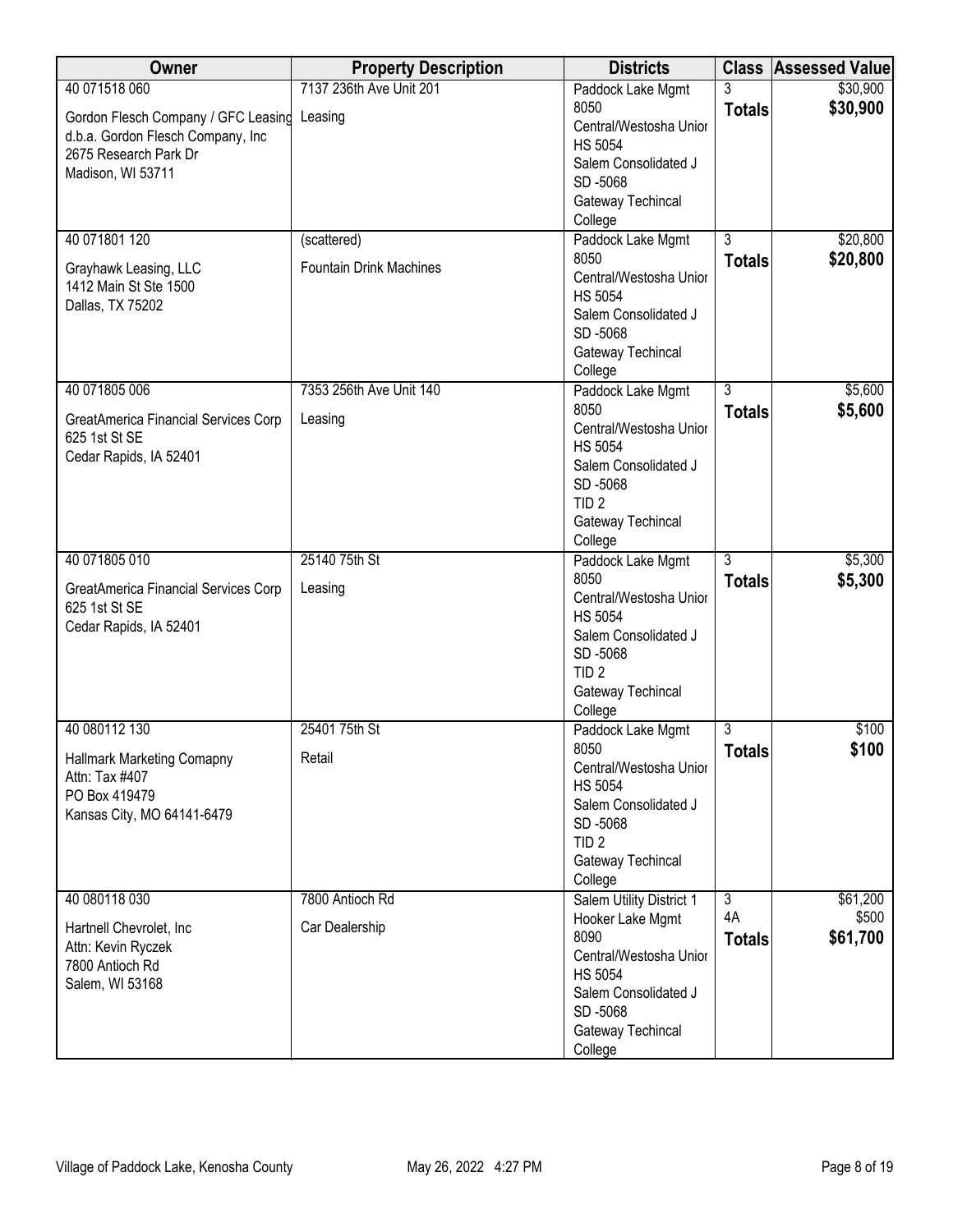| Owner                                           | <b>Property Description</b> | <b>Districts</b>                | <b>Class</b>         | <b>Assessed Value</b>  |
|-------------------------------------------------|-----------------------------|---------------------------------|----------------------|------------------------|
| 40 080119 030                                   | 26011 75th St               | Salem Utility District 1        | 3                    | \$300                  |
| Hastings Carpet & Flooring, Inc                 | Carpet & Flooring           | Central/Westosha Unior          | 4A                   | \$100                  |
| Attn: Dennis Hasting                            |                             | <b>HS 5054</b>                  | <b>Totals</b>        | \$400                  |
| 26011 75th St                                   |                             | Salem Consolidated J<br>SD-5068 |                      |                        |
| Salem, WI 53168                                 |                             | TID <sub>2</sub>                |                      |                        |
|                                                 |                             | Gateway Techincal               |                      |                        |
|                                                 |                             | College                         |                      |                        |
| 40 100113 130                                   | 7137 236th Ave Unit 103     | Paddock Lake Mgmt               | $\overline{3}$       | \$2,400                |
| James M Bury, MD, SC, Inc.                      | <b>Medical Office</b>       | 8050                            | <b>Totals</b>        | \$2,400                |
| 8910 259th Ave                                  |                             | Central/Westosha Unior          |                      |                        |
| Salem, WI 53168                                 |                             | <b>HS 5054</b>                  |                      |                        |
|                                                 |                             | Salem Consolidated J            |                      |                        |
|                                                 |                             | SD-5068<br>Gateway Techincal    |                      |                        |
|                                                 |                             | College                         |                      |                        |
| 40 100913 230                                   | 25614 75th St               | Central/Westosha Unior          | $\overline{3}$       | \$100                  |
|                                                 |                             | <b>HS 5054</b>                  | <b>Totals</b>        | \$100                  |
| Jim Walski Guitar Studio<br>S68 W12607 Woods Rd | Music Lessons/Sales         | Salem Consolidated J            |                      |                        |
| Muskego, WI 53150                               | <b>DOOMAGE ASSESSMENT</b>   | SD-5068                         |                      |                        |
|                                                 |                             | TID <sub>2</sub>                |                      |                        |
|                                                 |                             | Gateway Techincal               |                      |                        |
| 40 101816 160                                   | 24518 75th St               | College                         | $\overline{3}$       | \$1,400                |
|                                                 |                             | Paddock Lake Mgmt<br>8050       | 4A                   | \$7,600                |
| JRP Petroleum, LLC                              | <b>Gas Station</b>          | Central/Westosha Unior          | <b>Totals</b>        | \$9,000                |
| 24518 75th St                                   | <b>DOOMAGE ASSESSMENT</b>   | <b>HS 5054</b>                  |                      |                        |
| Salem, WI 53168                                 |                             | Salem Consolidated J            |                      |                        |
|                                                 |                             | SD-5068                         |                      |                        |
|                                                 |                             | Gateway Techincal               |                      |                        |
|                                                 |                             | College                         |                      |                        |
| 40 110523 009                                   | 24424 75th St               | Paddock Lake Mgmt<br>8050       | $\overline{3}$       | \$142,700<br>\$142,700 |
| Kewi, Inc                                       | Veterinary Serv.            | Central/Westosha Unior          | <b>Totals</b>        |                        |
| 24424 75th St                                   |                             | <b>HS 5054</b>                  |                      |                        |
| Paddock Lake, WI 53168                          |                             | Salem Consolidated J            |                      |                        |
|                                                 |                             | SD-5068                         |                      |                        |
|                                                 |                             | Gateway Techincal               |                      |                        |
|                                                 |                             | College                         |                      |                        |
| 40 120111 190                                   | 25300 75th St               | Paddock Lake Mgmt<br>8050       | $\overline{3}$<br>4A | \$27,900<br>\$6,600    |
| Lakeside Foods, Inc                             | Grocery                     | Central/Westosha Unior          | <b>Totals</b>        | \$34,500               |
| d.b.a. Festival Foods                           |                             | <b>HS 5054</b>                  |                      |                        |
| 3800 E Emerald Dr                               |                             | Salem Consolidated J            |                      |                        |
| Onalaska, WI 54650                              |                             | SD-5068                         |                      |                        |
|                                                 |                             | TID <sub>2</sub>                |                      |                        |
|                                                 |                             | Gateway Techincal               |                      |                        |
|                                                 |                             | College                         |                      |                        |
| 40 120919 019                                   | 23042 75th St               | Paddock Lake Mgmt<br>8050       | $\overline{3}$<br>4A | \$1,300<br>\$200       |
| Lisa Spaay, CPA, LLC                            | Accounting                  | Central/Westosha Unior          | <b>Totals</b>        | \$1,500                |
| 23042 75th St                                   |                             | <b>HS 5054</b>                  |                      |                        |
| Salem, WI 53168                                 |                             | Salem Consolidated J            |                      |                        |
|                                                 |                             | SD-5068                         |                      |                        |
|                                                 |                             | Gateway Techincal               |                      |                        |
|                                                 |                             | College                         |                      |                        |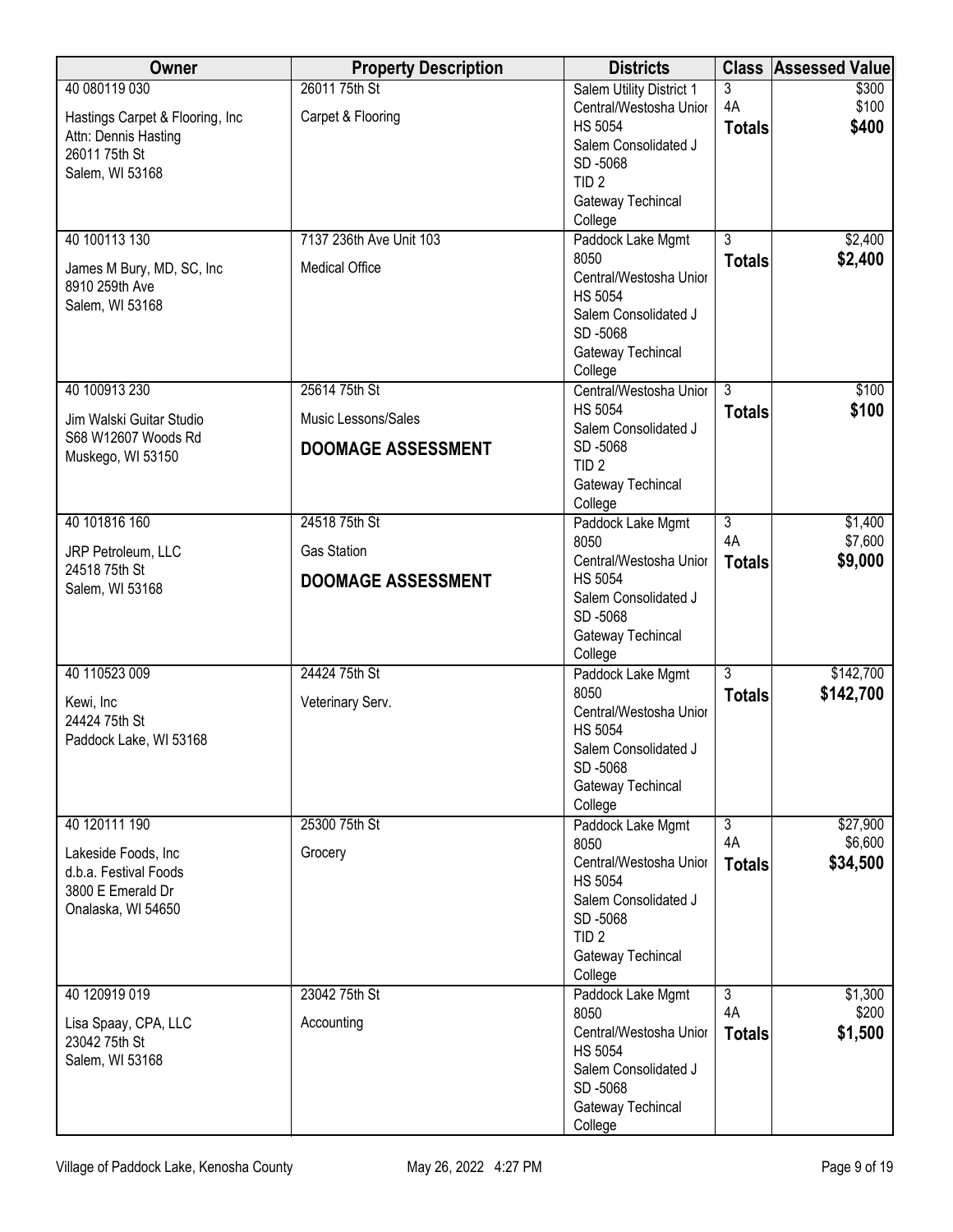| Owner                                                                | <b>Property Description</b> | <b>Districts</b>                         | <b>Class</b>   | <b>Assessed Value</b> |
|----------------------------------------------------------------------|-----------------------------|------------------------------------------|----------------|-----------------------|
| 40 122103 030                                                        | 7353 256th Ave Unit 100     | Paddock Lake Mgmt                        | $\overline{3}$ | \$8,600               |
| Lucky Chen, LLC                                                      | Restaurant                  | 8050                                     | 4A             | \$2,500               |
| 7325 256th Ave #100                                                  |                             | Central/Westosha Unior<br><b>HS 5054</b> | <b>Totals</b>  | \$11,100              |
| Paddock Lake, WI 53168                                               |                             | Salem Consolidated J                     |                |                       |
|                                                                      |                             | SD-5068                                  |                |                       |
|                                                                      |                             | TID <sub>2</sub>                         |                |                       |
|                                                                      |                             | Gateway Techincal                        |                |                       |
|                                                                      |                             | College                                  |                |                       |
| 40 130304 010                                                        | 25555 75th St               | Paddock Lake Mgmt                        | $\overline{3}$ | \$72,000              |
| McDonald's, Inc                                                      | Restaurant                  | 8050                                     | 4A             | \$22,300              |
| d.b.a. #18437                                                        |                             | Central/Westosha Unior                   | <b>Totals</b>  | \$94,300              |
| 1025 W Everett Rd                                                    |                             | <b>HS 5054</b>                           |                |                       |
| Lake Forest, IL 60045                                                |                             | Salem Consolidated J<br>SD-5068          |                |                       |
|                                                                      |                             | TID <sub>2</sub>                         |                |                       |
|                                                                      |                             | Gateway Techincal                        |                |                       |
|                                                                      |                             | College                                  |                |                       |
| 40 130904 040                                                        | 25260 75th St               | Paddock Lake Mgmt                        | $\overline{3}$ | \$88,100              |
|                                                                      | Dentistry                   | 8050                                     | 4A             | \$13,900              |
| Midwest Dental Care, Sheboygan, Inc<br>Attn: Marvin F Poer & Company |                             | Central/Westosha Unior                   | <b>Totals</b>  | \$102,000             |
| PO Box 802206                                                        |                             | <b>HS 5054</b>                           |                |                       |
| Dallas, TX 75380-2206                                                |                             | Salem Consolidated J                     |                |                       |
|                                                                      |                             | SD-5068                                  |                |                       |
|                                                                      |                             | TID <sub>2</sub><br>Gateway Techincal    |                |                       |
|                                                                      |                             | College                                  |                |                       |
| 40 131502 130                                                        | 25406 75th St               | Paddock Lake Mgmt                        | $\overline{3}$ | \$7,000               |
|                                                                      |                             | 8050                                     | 4A             | \$100                 |
| Triple B Enterprises, Inc.<br>d.b.a. Brass Ball Mobil                | <b>Convenience Store</b>    | Central/Westosha Unior                   | <b>Totals</b>  | \$7,100               |
| PO Box 183                                                           |                             | <b>HS 5054</b>                           |                |                       |
| Lake Geneva, WI 53147                                                |                             | Salem Consolidated J                     |                |                       |
|                                                                      |                             | SD-5068                                  |                |                       |
|                                                                      |                             | TID <sub>2</sub><br>Gateway Techincal    |                |                       |
|                                                                      |                             | College                                  |                |                       |
| 40 150111 030                                                        | 24804 75th St               | Paddock Lake Mgmt                        | 3              | \$400                 |
|                                                                      |                             | 8050                                     | <b>Totals</b>  | \$400                 |
| Oakwood Clinical Associates, Inc                                     | Outpatient Psychotherapy    | Central/Westosha Unior                   |                |                       |
| Attn: Amy Anderson<br>4109 67th St                                   |                             | <b>HS 5054</b>                           |                |                       |
| Kenosha, WI 53142                                                    |                             | Salem Consolidated J                     |                |                       |
|                                                                      |                             | SD-5068                                  |                |                       |
|                                                                      |                             | TID <sub>2</sub>                         |                |                       |
|                                                                      |                             | Gateway Techincal<br>College             |                |                       |
| 40 160104 010                                                        | 25555 75th St               | Paddock Lake Mgmt                        | $\overline{3}$ | \$21,900              |
|                                                                      |                             | 8050                                     | 4A             | \$100                 |
| Paddock Lake BP Operating Corp                                       | Convenience Store           | Central/Westosha Unior                   | <b>Totals</b>  | \$22,000              |
| d.b.a. Paddock Lake BP                                               |                             | <b>HS 5054</b>                           |                |                       |
| PO Box 183<br>Lake Genva, WI 53147-0183                              |                             | Salem Consolidated J                     |                |                       |
|                                                                      |                             | SD-5068                                  |                |                       |
|                                                                      |                             | TID <sub>2</sub>                         |                |                       |
|                                                                      |                             | Gateway Techincal                        |                |                       |
|                                                                      |                             | College                                  |                |                       |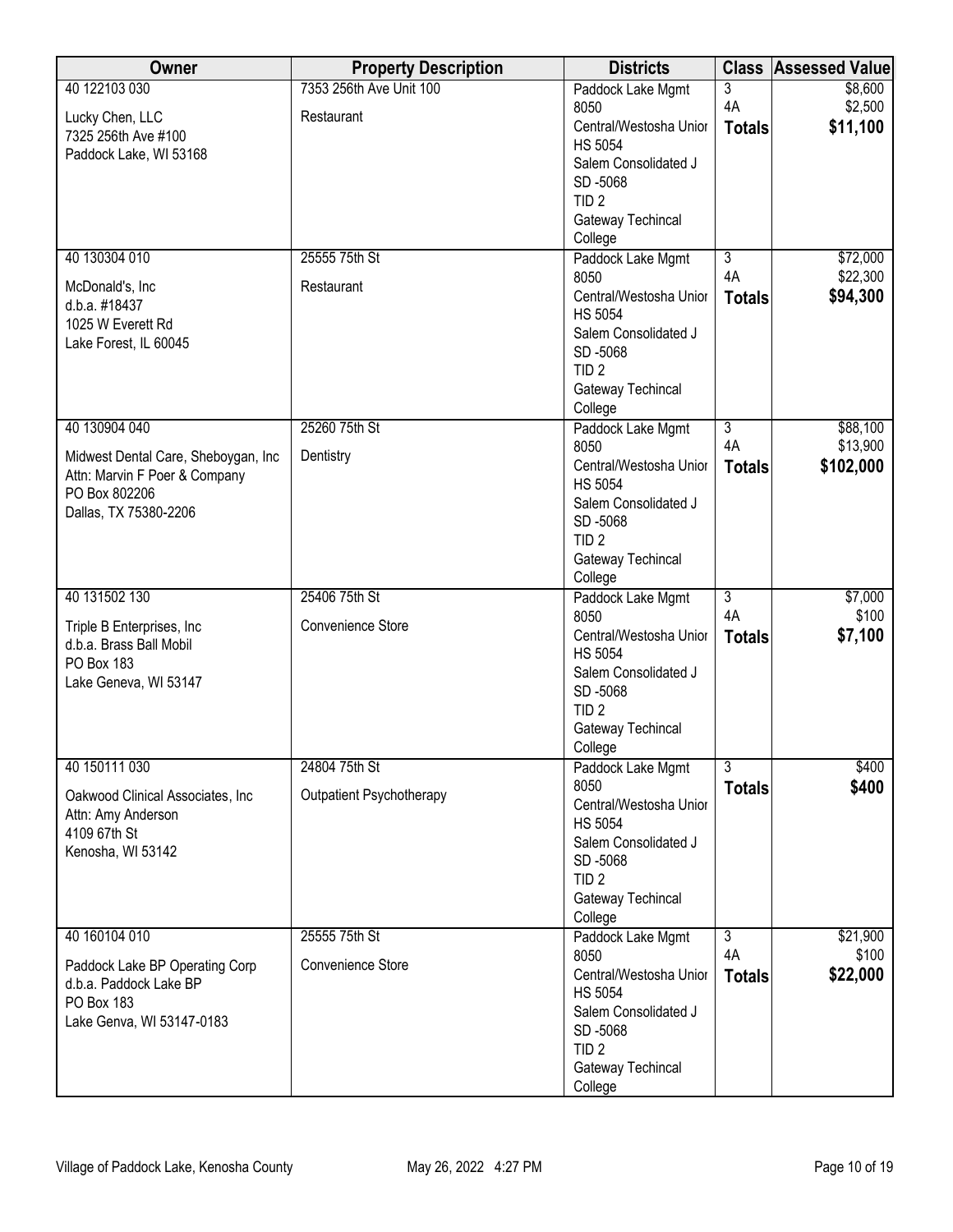| Owner                                                                                                                                          | <b>Property Description</b>                               | <b>Districts</b>                                                                                                                                             |                                       | <b>Class Assessed Value</b>   |
|------------------------------------------------------------------------------------------------------------------------------------------------|-----------------------------------------------------------|--------------------------------------------------------------------------------------------------------------------------------------------------------------|---------------------------------------|-------------------------------|
| 40 160104 119<br>Paddock Lake Fitness, LLC<br>Attn: Bear Property Management<br>4015 80th St<br>Kenosha, WI 53142                              | 7353 256th Ave Unit 150<br><b>Fitness</b>                 | Paddock Lake Mgmt<br>8050<br>Central/Westosha Unior<br><b>HS 5054</b><br>Salem Consolidated J<br>SD-5068<br>TID <sub>2</sub><br>Gateway Techincal<br>College | 3<br><b>Totals</b>                    | \$1,200<br>\$1,200            |
| 40 160104 122<br>Full Bloom Properies, LLC<br>d.b.a. Paddock Lake Pet Services<br>Attn: Katie Felleti<br>24332 75th St<br>Salem, WI 53168-9287 | 24332 75th St<br>Pet Service<br><b>DOOMAGE ASSESSMENT</b> | Paddock Lake Mgmt<br>8050<br>Central/Westosha Unior<br><b>HS 5054</b><br>Salem Consolidated J<br>SD-5068<br>Gateway Techincal<br>College                     | $\overline{3}$<br><b>Totals</b>       | \$13,900<br>\$13,900          |
| 40 160104 123<br>Paddock Lake Sporting Goods<br>23522 75th St<br>Salem, WI 53168                                                               | 23522 75th St<br>Retail<br><b>DOOMAGE ASSESSMENT</b>      | Paddock Lake Mgmt<br>8050<br>Central/Westosha Unior<br><b>HS 5054</b><br>Salem Consolidated J<br>SD-5068<br>Gateway Techincal<br>College                     | $\overline{3}$<br>4A<br><b>Totals</b> | \$3,100<br>\$2,000<br>\$5,100 |
| 40 160104 124<br>Paddock Lake Family Practice, Inc<br>Attn: Brian Hettrick, MD<br>7137 236th Ave Ste 103<br>Salem, WI 53168                    | 7137 236th Ave Unit 103<br><b>Medical Services</b>        | Paddock Lake Mgmt<br>8050<br>Central/Westosha Unior<br><b>HS 5054</b><br>Salem Consolidated J<br>SD-5068<br>Gateway Techincal<br>College                     | $\overline{3}$<br>4A<br><b>Totals</b> | \$5,600<br>\$400<br>\$6,000   |
| 40 160118 060<br>Parrish & Freitag, Inc.<br>Attn: Joanne Freitag<br>24418 75th St Ste B<br>Paddock Lake, WI 53168                              | 24418 75th St Unit B<br>Accounting                        | Paddock Lake Mgmt<br>8050<br>Central/Westosha Unior  <br><b>HS 5054</b><br>Salem Consolidated J<br>SD-5068<br>Gateway Techincal<br>College                   | $\overline{3}$<br>4A<br><b>Totals</b> | \$700<br>\$400<br>\$1,100     |
| 40 160920 021<br>Pitney Bowes, Inc.<br>600 N Westshore<br>Ste 810<br>Tampa, FL 33609                                                           | (scattered)<br>Leasing                                    | Paddock Lake Mgmt<br>8050<br>Central/Westosha Unior<br><b>HS 5054</b><br>Salem Consolidated J<br>SD-5068<br>Gateway Techincal<br>College                     | $\overline{3}$<br><b>Totals</b>       | \$100<br>\$100                |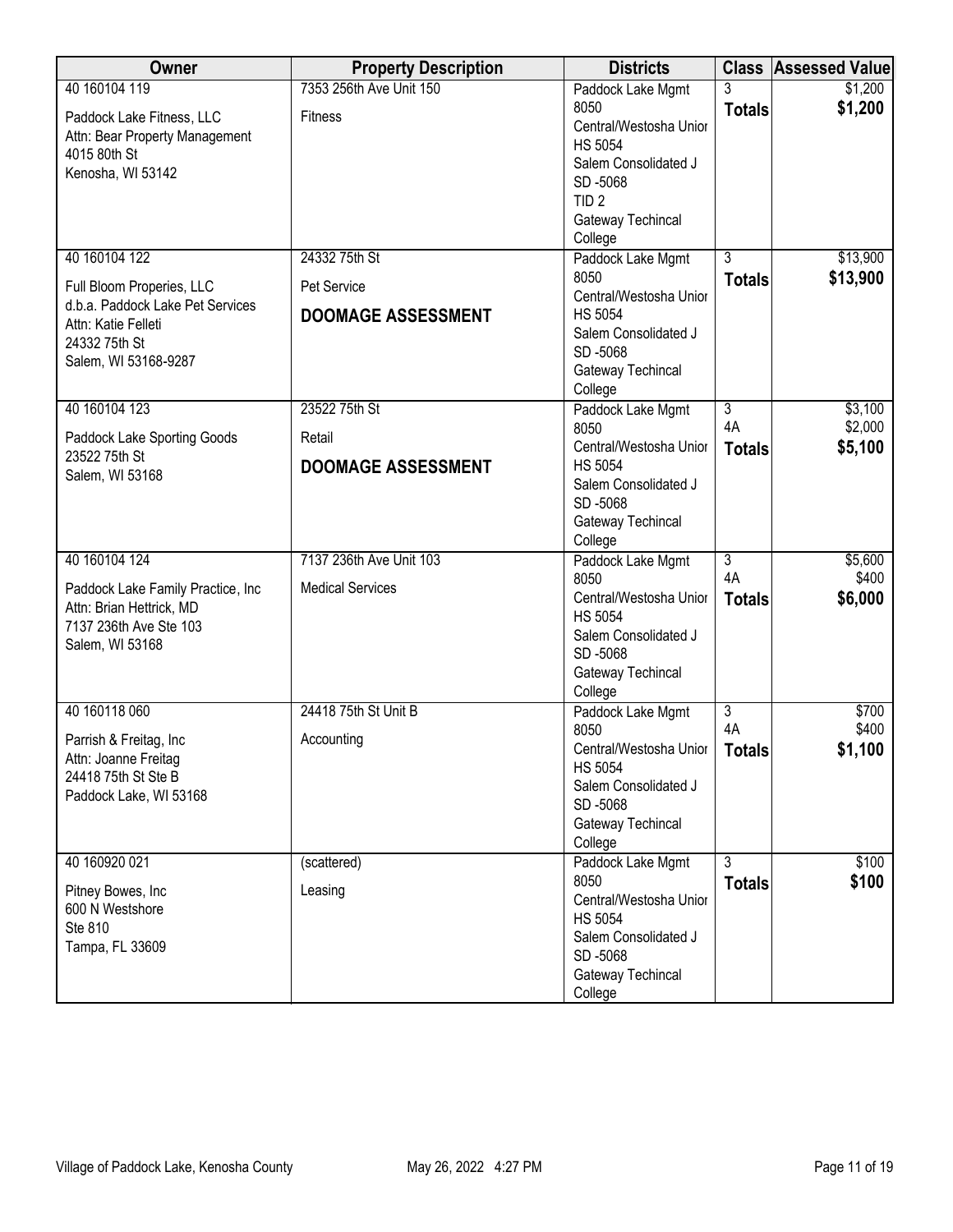| Owner                                        | <b>Property Description</b> | <b>Districts</b>                         |                | <b>Class Assessed Value</b> |
|----------------------------------------------|-----------------------------|------------------------------------------|----------------|-----------------------------|
| 40 180504 010                                | 25401 75th St               | Paddock Lake Mgmt                        | 4A             | \$500                       |
| Redbox Automated Retail, LLC                 | <b>DVD Video Rental</b>     | 8050                                     | <b>Totals</b>  | \$500                       |
| PO Box 72210                                 |                             | Central/Westosha Unior                   |                |                             |
| Phoenix, AZ 85050                            |                             | <b>HS 5054</b>                           |                |                             |
|                                              |                             | Salem Consolidated J<br>SD-5068          |                |                             |
|                                              |                             | TID <sub>2</sub>                         |                |                             |
|                                              |                             | Gateway Techincal                        |                |                             |
|                                              |                             | College                                  |                |                             |
| 40 180504 011                                | 25300 75th St               | Paddock Lake Mgmt                        | 4A             | \$200                       |
|                                              |                             | 8050                                     | <b>Totals</b>  | \$200                       |
| Redbox Automated Retail, LLC<br>PO Box 72210 | <b>DVD Video Rental</b>     | Central/Westosha Unior                   |                |                             |
| Phoenix, AZ 85050                            |                             | <b>HS 5054</b>                           |                |                             |
|                                              |                             | Salem Consolidated J                     |                |                             |
|                                              |                             | SD-5068                                  |                |                             |
|                                              |                             | TID <sub>2</sub>                         |                |                             |
|                                              |                             | Gateway Techincal                        |                |                             |
| 40 180513 180                                | 24740 75th St               | College<br>Paddock Lake Mgmt             | $\overline{3}$ | \$1,500                     |
|                                              |                             | 8050                                     | <b>Totals</b>  | \$1,500                     |
| <b>ReMax Realtors</b>                        | <b>Real Estate Sales</b>    | Central/Westosha Unior                   |                |                             |
| 6905 Green Bay Rd                            | <b>DOOMAGE ASSESSMENT</b>   | <b>HS 5054</b>                           |                |                             |
| Kenosha, WI 53140                            |                             | Salem Consolidated J                     |                |                             |
|                                              |                             | SD-5068                                  |                |                             |
|                                              |                             | Gateway Techincal                        |                |                             |
|                                              |                             | College                                  |                |                             |
| 40 190112 190                                | 7353 256th Ave Unit 110     | Paddock Lake Mgmt                        | $\overline{3}$ | \$500                       |
| Salon Salon, LLC                             | Salon                       | 8050                                     | 4A             | \$2,500                     |
| 7353 256th Ave Ste 110                       |                             | Central/Westosha Unior<br><b>HS 5054</b> | <b>Totals</b>  | \$3,000                     |
| Salem, WI 53168                              | <b>DOOMAGE ASSESSMENT</b>   | Salem Consolidated J                     |                |                             |
|                                              |                             | SD-5068                                  |                |                             |
|                                              |                             | TID <sub>2</sub>                         |                |                             |
|                                              |                             | Gateway Techincal                        |                |                             |
|                                              |                             | College                                  |                |                             |
| 40 190112 220                                | 7525 242nd Ave              | Paddock Lake Mgmt                        | 3              | \$2,400                     |
| Salem Vision Center, Inc                     | Optometry                   | 8050                                     | 4A             | \$900                       |
| Attn: Peter Kalinka                          |                             | Central/Westosha Unior                   | <b>Totals</b>  | \$3,300                     |
| 7525 242nd Ave                               |                             | <b>HS 5054</b><br>Salem Consolidated J   |                |                             |
| Salem, WI 53168                              |                             | SD-5068                                  |                |                             |
|                                              |                             | Gateway Techincal                        |                |                             |
|                                              |                             | College                                  |                |                             |
| 40 191521 020                                | 23604 75th St               | Paddock Lake Mgmt                        | $\overline{3}$ | \$86,300                    |
| First American Bank Corp                     | <b>Financial Services</b>   | 8050                                     | 4A             | \$100                       |
| d.b.a. First American Bank                   |                             | Central/Westosha Unior                   | <b>Totals</b>  | \$86,400                    |
| Attn: Accounting Department                  |                             | <b>HS 5054</b>                           |                |                             |
| 700 Busse Rd                                 |                             | Salem Consolidated J                     |                |                             |
| Elk Grove Village, IL 60007-2133             |                             | SD-5068                                  |                |                             |
|                                              |                             | Gateway Techincal<br>College             |                |                             |
|                                              |                             |                                          |                |                             |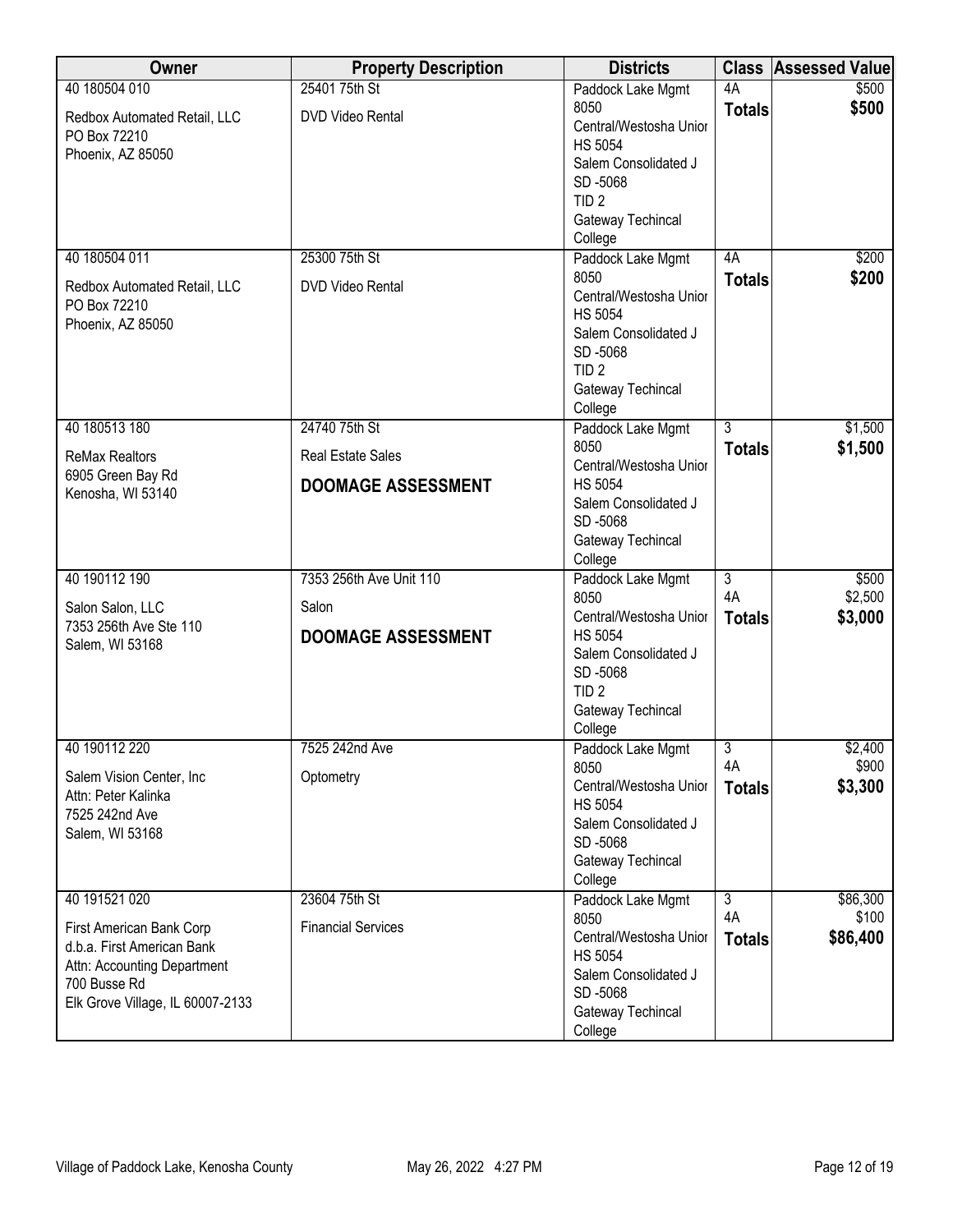| 40 191615 160<br>25250 75th St<br>3<br>\$1,800<br>Paddock Lake Mgmt<br>4A<br>\$4,600<br>8050<br><b>Medical Services</b><br>Athletico, LTD<br>\$6,400<br>Central/Westosha Unior<br><b>Totals</b><br>Attn: Marvin F Poer & Company<br><b>HS 5054</b><br>PO Box 802206<br>Salem Consolidated J<br>Dallas, TX 75380-2206<br>SD-5068<br>TID <sub>2</sub><br>Gateway Techincal<br>College<br>40 192001 030<br>$\overline{3}$<br>\$100<br>24617 75th St<br>Salem Utility District 1<br>\$100<br>Hooker Lake Mgmt<br><b>Totals</b><br><b>Stanely Convergent Security Solutions</b><br>Leasing<br>8090<br>PO Box 1029<br>Central/Westosha Unior<br>Dublin, PA 18917-1029<br><b>HS 5054</b><br>Salem Consolidated J<br>SD-5068<br>Gateway Techincal<br>College<br>$\overline{3}$<br>40 192015 090<br>23042 75th St<br>\$1,600<br>Paddock Lake Mgmt<br>8050<br>\$1,600<br><b>Totals</b><br><b>Real Estate</b><br>Stoner Investments, LLC<br>Central/Westosha Unior<br>N8996 Cty Rd H<br><b>HS 5054</b><br>Camp Douglas, WI 54618<br>Salem Consolidated J<br>SD-5068<br>Gateway Techincal<br>College<br>40 211409 080<br>7322 236th Ave<br>$\overline{3}$<br>\$83,500<br>Paddock Lake Mgmt<br>4A<br>8050<br>\$500<br><b>Medical Services</b><br>Froedtert South, Inc<br>Central/Westosha Unior<br>\$84,000<br><b>Totals</b><br>6308 8th Ave<br><b>HS 5054</b><br>Kenosha, WI 53143<br>Salem Consolidated J<br>SD-5068<br>Gateway Techincal<br>College<br>40 230112 070<br>25401 75th St<br>\$177,100<br>Paddock Lake Mgmt<br>3<br>4A<br>\$500<br>8050<br>Walgreen Co<br>Retail<br>\$177,600<br>Central/Westosha Unior<br><b>Totals</b><br>d.b.a. Walgreen Co 05935-S-PPT | Owner | <b>Property Description</b> | <b>Districts</b> | <b>Class</b> | <b>Assessed Value</b> |
|--------------------------------------------------------------------------------------------------------------------------------------------------------------------------------------------------------------------------------------------------------------------------------------------------------------------------------------------------------------------------------------------------------------------------------------------------------------------------------------------------------------------------------------------------------------------------------------------------------------------------------------------------------------------------------------------------------------------------------------------------------------------------------------------------------------------------------------------------------------------------------------------------------------------------------------------------------------------------------------------------------------------------------------------------------------------------------------------------------------------------------------------------------------------------------------------------------------------------------------------------------------------------------------------------------------------------------------------------------------------------------------------------------------------------------------------------------------------------------------------------------------------------------------------------------------------------------------------------------------------------------------------------------------|-------|-----------------------------|------------------|--------------|-----------------------|
|                                                                                                                                                                                                                                                                                                                                                                                                                                                                                                                                                                                                                                                                                                                                                                                                                                                                                                                                                                                                                                                                                                                                                                                                                                                                                                                                                                                                                                                                                                                                                                                                                                                              |       |                             |                  |              |                       |
|                                                                                                                                                                                                                                                                                                                                                                                                                                                                                                                                                                                                                                                                                                                                                                                                                                                                                                                                                                                                                                                                                                                                                                                                                                                                                                                                                                                                                                                                                                                                                                                                                                                              |       |                             |                  |              |                       |
|                                                                                                                                                                                                                                                                                                                                                                                                                                                                                                                                                                                                                                                                                                                                                                                                                                                                                                                                                                                                                                                                                                                                                                                                                                                                                                                                                                                                                                                                                                                                                                                                                                                              |       |                             |                  |              |                       |
|                                                                                                                                                                                                                                                                                                                                                                                                                                                                                                                                                                                                                                                                                                                                                                                                                                                                                                                                                                                                                                                                                                                                                                                                                                                                                                                                                                                                                                                                                                                                                                                                                                                              |       |                             |                  |              |                       |
|                                                                                                                                                                                                                                                                                                                                                                                                                                                                                                                                                                                                                                                                                                                                                                                                                                                                                                                                                                                                                                                                                                                                                                                                                                                                                                                                                                                                                                                                                                                                                                                                                                                              |       |                             |                  |              |                       |
|                                                                                                                                                                                                                                                                                                                                                                                                                                                                                                                                                                                                                                                                                                                                                                                                                                                                                                                                                                                                                                                                                                                                                                                                                                                                                                                                                                                                                                                                                                                                                                                                                                                              |       |                             |                  |              |                       |
|                                                                                                                                                                                                                                                                                                                                                                                                                                                                                                                                                                                                                                                                                                                                                                                                                                                                                                                                                                                                                                                                                                                                                                                                                                                                                                                                                                                                                                                                                                                                                                                                                                                              |       |                             |                  |              |                       |
|                                                                                                                                                                                                                                                                                                                                                                                                                                                                                                                                                                                                                                                                                                                                                                                                                                                                                                                                                                                                                                                                                                                                                                                                                                                                                                                                                                                                                                                                                                                                                                                                                                                              |       |                             |                  |              |                       |
|                                                                                                                                                                                                                                                                                                                                                                                                                                                                                                                                                                                                                                                                                                                                                                                                                                                                                                                                                                                                                                                                                                                                                                                                                                                                                                                                                                                                                                                                                                                                                                                                                                                              |       |                             |                  |              |                       |
|                                                                                                                                                                                                                                                                                                                                                                                                                                                                                                                                                                                                                                                                                                                                                                                                                                                                                                                                                                                                                                                                                                                                                                                                                                                                                                                                                                                                                                                                                                                                                                                                                                                              |       |                             |                  |              |                       |
|                                                                                                                                                                                                                                                                                                                                                                                                                                                                                                                                                                                                                                                                                                                                                                                                                                                                                                                                                                                                                                                                                                                                                                                                                                                                                                                                                                                                                                                                                                                                                                                                                                                              |       |                             |                  |              |                       |
|                                                                                                                                                                                                                                                                                                                                                                                                                                                                                                                                                                                                                                                                                                                                                                                                                                                                                                                                                                                                                                                                                                                                                                                                                                                                                                                                                                                                                                                                                                                                                                                                                                                              |       |                             |                  |              |                       |
|                                                                                                                                                                                                                                                                                                                                                                                                                                                                                                                                                                                                                                                                                                                                                                                                                                                                                                                                                                                                                                                                                                                                                                                                                                                                                                                                                                                                                                                                                                                                                                                                                                                              |       |                             |                  |              |                       |
|                                                                                                                                                                                                                                                                                                                                                                                                                                                                                                                                                                                                                                                                                                                                                                                                                                                                                                                                                                                                                                                                                                                                                                                                                                                                                                                                                                                                                                                                                                                                                                                                                                                              |       |                             |                  |              |                       |
|                                                                                                                                                                                                                                                                                                                                                                                                                                                                                                                                                                                                                                                                                                                                                                                                                                                                                                                                                                                                                                                                                                                                                                                                                                                                                                                                                                                                                                                                                                                                                                                                                                                              |       |                             |                  |              |                       |
|                                                                                                                                                                                                                                                                                                                                                                                                                                                                                                                                                                                                                                                                                                                                                                                                                                                                                                                                                                                                                                                                                                                                                                                                                                                                                                                                                                                                                                                                                                                                                                                                                                                              |       |                             |                  |              |                       |
|                                                                                                                                                                                                                                                                                                                                                                                                                                                                                                                                                                                                                                                                                                                                                                                                                                                                                                                                                                                                                                                                                                                                                                                                                                                                                                                                                                                                                                                                                                                                                                                                                                                              |       |                             |                  |              |                       |
|                                                                                                                                                                                                                                                                                                                                                                                                                                                                                                                                                                                                                                                                                                                                                                                                                                                                                                                                                                                                                                                                                                                                                                                                                                                                                                                                                                                                                                                                                                                                                                                                                                                              |       |                             |                  |              |                       |
|                                                                                                                                                                                                                                                                                                                                                                                                                                                                                                                                                                                                                                                                                                                                                                                                                                                                                                                                                                                                                                                                                                                                                                                                                                                                                                                                                                                                                                                                                                                                                                                                                                                              |       |                             |                  |              |                       |
|                                                                                                                                                                                                                                                                                                                                                                                                                                                                                                                                                                                                                                                                                                                                                                                                                                                                                                                                                                                                                                                                                                                                                                                                                                                                                                                                                                                                                                                                                                                                                                                                                                                              |       |                             |                  |              |                       |
|                                                                                                                                                                                                                                                                                                                                                                                                                                                                                                                                                                                                                                                                                                                                                                                                                                                                                                                                                                                                                                                                                                                                                                                                                                                                                                                                                                                                                                                                                                                                                                                                                                                              |       |                             |                  |              |                       |
|                                                                                                                                                                                                                                                                                                                                                                                                                                                                                                                                                                                                                                                                                                                                                                                                                                                                                                                                                                                                                                                                                                                                                                                                                                                                                                                                                                                                                                                                                                                                                                                                                                                              |       |                             |                  |              |                       |
|                                                                                                                                                                                                                                                                                                                                                                                                                                                                                                                                                                                                                                                                                                                                                                                                                                                                                                                                                                                                                                                                                                                                                                                                                                                                                                                                                                                                                                                                                                                                                                                                                                                              |       |                             |                  |              |                       |
|                                                                                                                                                                                                                                                                                                                                                                                                                                                                                                                                                                                                                                                                                                                                                                                                                                                                                                                                                                                                                                                                                                                                                                                                                                                                                                                                                                                                                                                                                                                                                                                                                                                              |       |                             |                  |              |                       |
|                                                                                                                                                                                                                                                                                                                                                                                                                                                                                                                                                                                                                                                                                                                                                                                                                                                                                                                                                                                                                                                                                                                                                                                                                                                                                                                                                                                                                                                                                                                                                                                                                                                              |       |                             |                  |              |                       |
|                                                                                                                                                                                                                                                                                                                                                                                                                                                                                                                                                                                                                                                                                                                                                                                                                                                                                                                                                                                                                                                                                                                                                                                                                                                                                                                                                                                                                                                                                                                                                                                                                                                              |       |                             |                  |              |                       |
|                                                                                                                                                                                                                                                                                                                                                                                                                                                                                                                                                                                                                                                                                                                                                                                                                                                                                                                                                                                                                                                                                                                                                                                                                                                                                                                                                                                                                                                                                                                                                                                                                                                              |       |                             |                  |              |                       |
|                                                                                                                                                                                                                                                                                                                                                                                                                                                                                                                                                                                                                                                                                                                                                                                                                                                                                                                                                                                                                                                                                                                                                                                                                                                                                                                                                                                                                                                                                                                                                                                                                                                              |       |                             |                  |              |                       |
|                                                                                                                                                                                                                                                                                                                                                                                                                                                                                                                                                                                                                                                                                                                                                                                                                                                                                                                                                                                                                                                                                                                                                                                                                                                                                                                                                                                                                                                                                                                                                                                                                                                              |       |                             |                  |              |                       |
|                                                                                                                                                                                                                                                                                                                                                                                                                                                                                                                                                                                                                                                                                                                                                                                                                                                                                                                                                                                                                                                                                                                                                                                                                                                                                                                                                                                                                                                                                                                                                                                                                                                              |       |                             |                  |              |                       |
|                                                                                                                                                                                                                                                                                                                                                                                                                                                                                                                                                                                                                                                                                                                                                                                                                                                                                                                                                                                                                                                                                                                                                                                                                                                                                                                                                                                                                                                                                                                                                                                                                                                              |       |                             |                  |              |                       |
|                                                                                                                                                                                                                                                                                                                                                                                                                                                                                                                                                                                                                                                                                                                                                                                                                                                                                                                                                                                                                                                                                                                                                                                                                                                                                                                                                                                                                                                                                                                                                                                                                                                              |       |                             |                  |              |                       |
|                                                                                                                                                                                                                                                                                                                                                                                                                                                                                                                                                                                                                                                                                                                                                                                                                                                                                                                                                                                                                                                                                                                                                                                                                                                                                                                                                                                                                                                                                                                                                                                                                                                              |       |                             |                  |              |                       |
|                                                                                                                                                                                                                                                                                                                                                                                                                                                                                                                                                                                                                                                                                                                                                                                                                                                                                                                                                                                                                                                                                                                                                                                                                                                                                                                                                                                                                                                                                                                                                                                                                                                              |       |                             |                  |              |                       |
| 300 Wilmot Rd MS # 3301                                                                                                                                                                                                                                                                                                                                                                                                                                                                                                                                                                                                                                                                                                                                                                                                                                                                                                                                                                                                                                                                                                                                                                                                                                                                                                                                                                                                                                                                                                                                                                                                                                      |       |                             | <b>HS 5054</b>   |              |                       |
| Salem Consolidated J<br>Deerfield, IL 60015<br>SD-5068                                                                                                                                                                                                                                                                                                                                                                                                                                                                                                                                                                                                                                                                                                                                                                                                                                                                                                                                                                                                                                                                                                                                                                                                                                                                                                                                                                                                                                                                                                                                                                                                       |       |                             |                  |              |                       |
| TID <sub>2</sub>                                                                                                                                                                                                                                                                                                                                                                                                                                                                                                                                                                                                                                                                                                                                                                                                                                                                                                                                                                                                                                                                                                                                                                                                                                                                                                                                                                                                                                                                                                                                                                                                                                             |       |                             |                  |              |                       |
| Gateway Techincal                                                                                                                                                                                                                                                                                                                                                                                                                                                                                                                                                                                                                                                                                                                                                                                                                                                                                                                                                                                                                                                                                                                                                                                                                                                                                                                                                                                                                                                                                                                                                                                                                                            |       |                             |                  |              |                       |
| College                                                                                                                                                                                                                                                                                                                                                                                                                                                                                                                                                                                                                                                                                                                                                                                                                                                                                                                                                                                                                                                                                                                                                                                                                                                                                                                                                                                                                                                                                                                                                                                                                                                      |       |                             |                  |              |                       |
| 40 230519 060<br>24706 75th St<br>$\overline{3}$<br>\$2,200<br>Paddock Lake Mgmt                                                                                                                                                                                                                                                                                                                                                                                                                                                                                                                                                                                                                                                                                                                                                                                                                                                                                                                                                                                                                                                                                                                                                                                                                                                                                                                                                                                                                                                                                                                                                                             |       |                             |                  |              |                       |
| 4A<br>\$3,000<br>8050<br><b>Chiropractic Service</b><br>Westosha Chiropractic, LLC                                                                                                                                                                                                                                                                                                                                                                                                                                                                                                                                                                                                                                                                                                                                                                                                                                                                                                                                                                                                                                                                                                                                                                                                                                                                                                                                                                                                                                                                                                                                                                           |       |                             |                  |              |                       |
| \$5,200<br>Central/Westosha Unior<br><b>Totals</b><br>Attn: T. Jayne Hawkes                                                                                                                                                                                                                                                                                                                                                                                                                                                                                                                                                                                                                                                                                                                                                                                                                                                                                                                                                                                                                                                                                                                                                                                                                                                                                                                                                                                                                                                                                                                                                                                  |       |                             |                  |              |                       |
| <b>HS 5054</b><br><b>DOOMAGE ASSESSMENT</b><br>24706 75th St Ste 200                                                                                                                                                                                                                                                                                                                                                                                                                                                                                                                                                                                                                                                                                                                                                                                                                                                                                                                                                                                                                                                                                                                                                                                                                                                                                                                                                                                                                                                                                                                                                                                         |       |                             |                  |              |                       |
| Salem Consolidated J<br>Salem, WI 53168-9704                                                                                                                                                                                                                                                                                                                                                                                                                                                                                                                                                                                                                                                                                                                                                                                                                                                                                                                                                                                                                                                                                                                                                                                                                                                                                                                                                                                                                                                                                                                                                                                                                 |       |                             |                  |              |                       |
| SD-5068                                                                                                                                                                                                                                                                                                                                                                                                                                                                                                                                                                                                                                                                                                                                                                                                                                                                                                                                                                                                                                                                                                                                                                                                                                                                                                                                                                                                                                                                                                                                                                                                                                                      |       |                             |                  |              |                       |
| Gateway Techincal<br>College                                                                                                                                                                                                                                                                                                                                                                                                                                                                                                                                                                                                                                                                                                                                                                                                                                                                                                                                                                                                                                                                                                                                                                                                                                                                                                                                                                                                                                                                                                                                                                                                                                 |       |                             |                  |              |                       |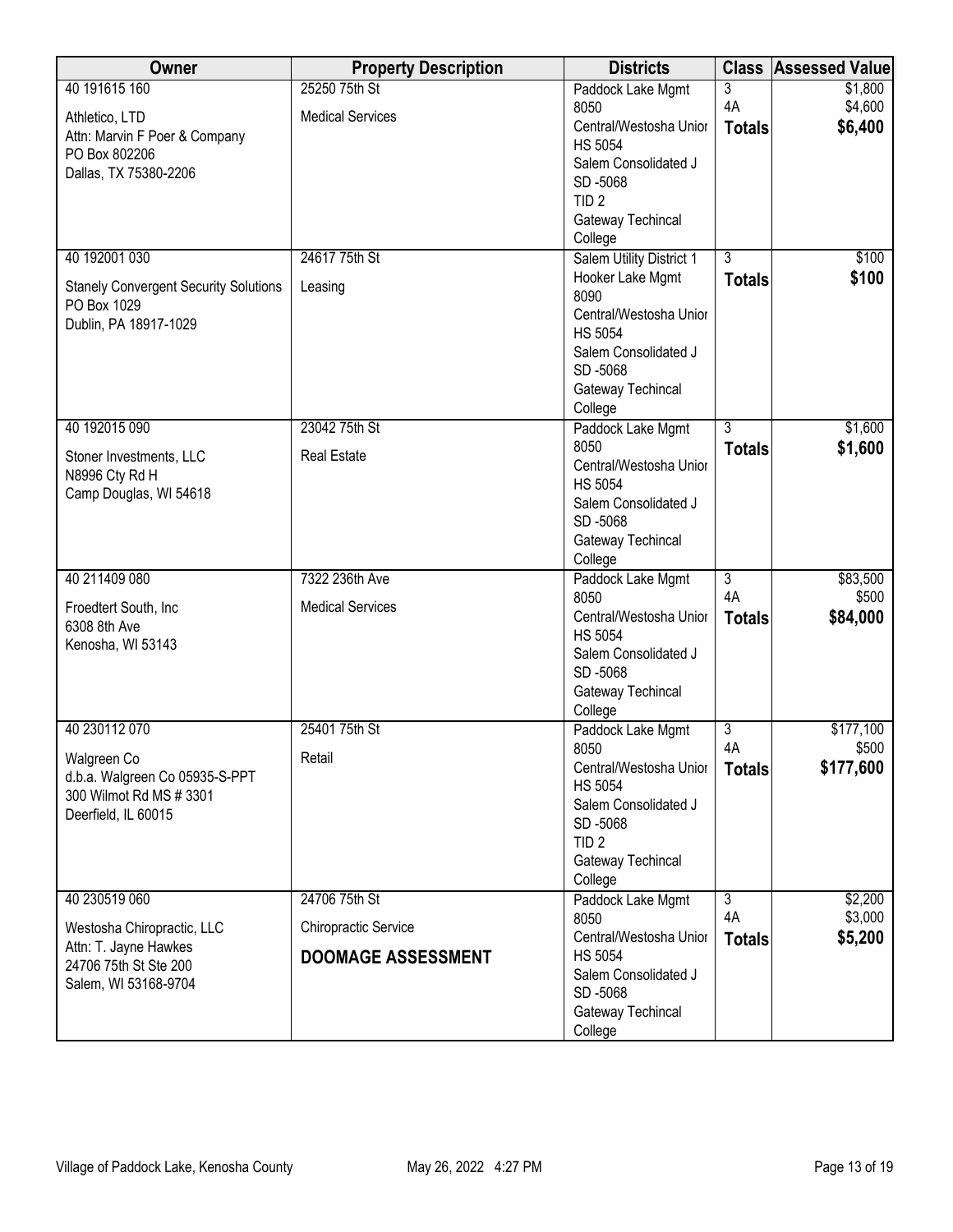| Owner                                           | <b>Property Description</b> | <b>Districts</b>                         | <b>Class</b>         | <b>Assessed Value</b> |
|-------------------------------------------------|-----------------------------|------------------------------------------|----------------------|-----------------------|
| 40 260113 190                                   | 24503 75th St               | Paddock Lake Mgmt                        | 3                    | \$100                 |
| Zamba Studios                                   | Photography                 | 8050                                     | 4A                   | \$2,300               |
| Attn: Larry Zamba                               | <b>DOOMAGE ASSESSMENT</b>   | Central/Westosha Unior<br><b>HS 5054</b> | <b>Totals</b>        | \$2,400               |
| 24503 75th St                                   |                             | Salem Consolidated J                     |                      |                       |
| Salem, WI 53168                                 |                             | SD-5068                                  |                      |                       |
|                                                 |                             | Gateway Techincal                        |                      |                       |
|                                                 |                             | College                                  |                      |                       |
| 40 270002 000                                   | 24517 75th St               | Paddock Lake Mgmt                        | $\overline{3}$       | \$4,600               |
| Salon Distinction of Salem                      | Salon                       | 8050<br>Central/Westosha Unior           | 4A                   | \$2,000<br>\$6,600    |
| 24517 75th St                                   | <b>DOOMAGE ASSESSMENT</b>   | <b>HS 5054</b>                           | <b>Totals</b>        |                       |
| Salem, WII 53168                                |                             | Salem Consolidated J                     |                      |                       |
|                                                 |                             | SD-5068                                  |                      |                       |
|                                                 |                             | Gateway Techincal                        |                      |                       |
|                                                 |                             | College                                  |                      |                       |
| 40 270004 000                                   | 7137 236th Ave              | Paddock Lake Mgmt<br>8050                | $\overline{3}$<br>4A | \$51,400<br>\$100     |
| Comprehensive Orthopaedic SC                    | <b>Medical Office</b>       | Central/Westosha Unior                   | <b>Totals</b>        | \$51,500              |
| 7401 104th Ave Ste 110                          |                             | <b>HS 5054</b>                           |                      |                       |
| Kenosha, WI 53142                               |                             | Salem Consolidated J                     |                      |                       |
|                                                 |                             | SD-5068                                  |                      |                       |
|                                                 |                             | Gateway Techincal                        |                      |                       |
| 40 270007 000                                   | (scattered)                 | College<br>Paddock Lake Mgmt             | 3                    | \$2,000               |
|                                                 |                             | 8050                                     | <b>Totals</b>        | \$2,000               |
| Great Lakes Coca-Cola Distribution, LL( Leasing |                             | Central/Westosha Unior                   |                      |                       |
| 6250 N River Rd Ste 9000<br>Rosemont, IL 60018  |                             | <b>HS 5054</b>                           |                      |                       |
|                                                 |                             | Salem Consolidated J                     |                      |                       |
|                                                 |                             | SD-5068                                  |                      |                       |
|                                                 |                             | Gateway Techincal<br>College             |                      |                       |
| 40 270009 000                                   | 7137 236th Ave Unit 101     | Paddock Lake Mgmt                        | $\overline{3}$       | \$27,800              |
| Sports Physical Therapists, LLC                 | <b>Medical Services</b>     | 8050                                     | 4A                   | \$8,200               |
| 7137 236th Ave Ste 101                          |                             | Central/Westosha Unior                   | <b>Totals</b>        | \$36,000              |
| Paddock Lake, WI 53108                          | <b>DOOMAGE ASSESSMENT</b>   | <b>HS 5054</b>                           |                      |                       |
|                                                 |                             | Salem Consolidated J<br>SD-5068          |                      |                       |
|                                                 |                             | Gateway Techincal                        |                      |                       |
|                                                 |                             | College                                  |                      |                       |
| 40 270015 000                                   | 6818 244th Ave              | Paddock Lake Mgmt                        | 4A                   | \$200                 |
| Antons Anvilworks, LLC                          | <b>Electrical Services</b>  | 8050                                     | <b>Totals</b>        | \$200                 |
| 6818 244th Ave                                  |                             | Central/Westosha Unior<br><b>HS 5054</b> |                      |                       |
| Paddock Lake, WI 53168                          |                             | Salem Consolidated J                     |                      |                       |
|                                                 |                             | SD-5068                                  |                      |                       |
|                                                 |                             | Gateway Techincal                        |                      |                       |
|                                                 |                             | College                                  |                      |                       |
| 40 270018 000                                   | (scattered)                 | Paddock Lake Mgmt                        | 4A                   | \$200                 |
| Amerigas Propane,, LP                           | Retail                      | 8050<br>Central/Westosha Unior           | <b>Totals</b>        | \$200                 |
| <b>PO Box 798</b>                               |                             | <b>HS 5054</b>                           |                      |                       |
| Valley Forge, PA 19482                          |                             | Salem Consolidated J                     |                      |                       |
|                                                 |                             | SD-5068                                  |                      |                       |
|                                                 |                             | Gateway Techincal                        |                      |                       |
|                                                 |                             | College                                  |                      |                       |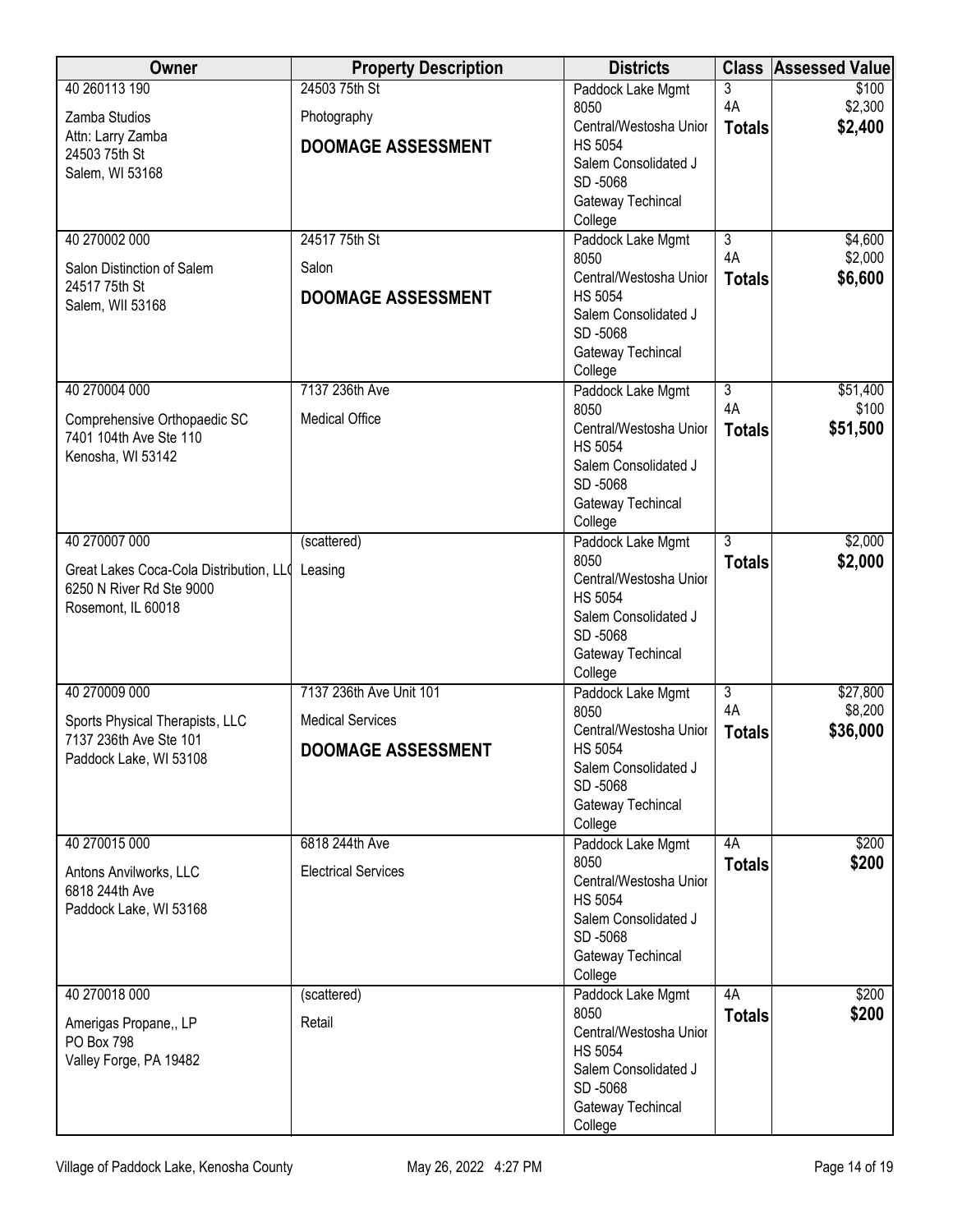| Owner                                   | <b>Property Description</b> | <b>Districts</b>                         |                      | <b>Class Assessed Value</b> |
|-----------------------------------------|-----------------------------|------------------------------------------|----------------------|-----------------------------|
| 40 270019 000                           | 25300 75th St               | Paddock Lake Mgmt                        | 3                    | \$6,200                     |
| Krueger Wholesale Florist, Inc          | Wholesale                   | 8050                                     | <b>Totals</b>        | \$6,200                     |
| 10706 Tesch Ln                          |                             | Central/Westosha Unior                   |                      |                             |
| Rothschild, WI 54474                    |                             | <b>HS 5054</b>                           |                      |                             |
|                                         |                             | Salem Consolidated J<br>SD-5068          |                      |                             |
|                                         |                             | TID <sub>2</sub>                         |                      |                             |
|                                         |                             | Gateway Techincal                        |                      |                             |
|                                         |                             | College                                  |                      |                             |
| 40 280001 000                           | 24301 75th St               | Paddock Lake Mgmt                        | $\overline{3}$       | \$700                       |
|                                         | Retail                      | 8050                                     | <b>Totals</b>        | \$700                       |
| 24301 75th St<br>d.b.a. The Water Store |                             | Central/Westosha Unior                   |                      |                             |
| 7465 S Loomis Rd                        |                             | <b>HS 5054</b>                           |                      |                             |
| Wind Lake, WI 53185                     |                             | Salem Consolidated J                     |                      |                             |
|                                         |                             | SD-5068                                  |                      |                             |
|                                         |                             | Gateway Techincal                        |                      |                             |
| 40 280002 000                           | 25550 75th St               | College                                  | $\overline{3}$       | \$38,500                    |
|                                         |                             | Paddock Lake Mgmt<br>8050                | 4A                   | \$100                       |
| O'Reilly Automotive Stores, Inc.        | Retail                      | Central/Westosha Unior                   | <b>Totals</b>        | \$38,600                    |
| d.b.a. O'Reilly Auto Parts # 6308       |                             | <b>HS 5054</b>                           |                      |                             |
| PO Box 9167                             |                             | Salem Consolidated J                     |                      |                             |
| Springfield, MO 65801-9167              |                             | SD-5068                                  |                      |                             |
|                                         |                             | TID <sub>2</sub>                         |                      |                             |
|                                         |                             | Gateway Techincal                        |                      |                             |
|                                         |                             | College                                  |                      |                             |
| 40 280003 000                           | 24804 75th St               | Paddock Lake Mgmt                        | $\overline{3}$<br>4A | \$11,600                    |
| CleanSlate Centers, Inc (#618)          | <b>Medical Services</b>     | 8050<br>Central/Westosha Unior           |                      | \$900                       |
| d.b.a. CleanSlate Medical Group of      |                             | <b>HS 5054</b>                           | <b>Totals</b>        | \$12,500                    |
| Wisconsin                               |                             | Salem Consolidated J                     |                      |                             |
| 12 Cadillac Dr Ste #380                 |                             | SD-5068                                  |                      |                             |
| Brentwood, TN 37027                     |                             | TID <sub>2</sub>                         |                      |                             |
|                                         |                             | Gateway Techincal                        |                      |                             |
|                                         |                             | College                                  |                      |                             |
| 40 280004 000                           | 24706 75th St               | Paddock Lake Mgmt                        | 4A                   | \$100                       |
| Derrick's Tutoring                      | Tutoring                    | 8050                                     | <b>Totals</b>        | \$100                       |
| 8034 335th Ave                          |                             | Central/Westosha Unior<br><b>HS 5054</b> |                      |                             |
| Burlington, WI 53105-8852               | <b>DOOMAGE ASSESSMENT</b>   | Salem Consolidated J                     |                      |                             |
|                                         |                             | SD-5068                                  |                      |                             |
|                                         |                             | Gateway Techincal                        |                      |                             |
|                                         |                             | College                                  |                      |                             |
| 40 280005 000                           | 25600 75th St               | Central/Westosha Unior                   | 3                    | \$1,400                     |
| Hometown Auto Exchange, LLC             | Sales                       | <b>HS 5054</b>                           | <b>Totals</b>        | \$1,400                     |
| PO Box 56                               |                             | Salem Consolidated J                     |                      |                             |
| Springfield, WI 53176                   |                             | SD-5068                                  |                      |                             |
|                                         |                             | TID <sub>2</sub>                         |                      |                             |
|                                         |                             | Gateway Techincal                        |                      |                             |
|                                         |                             | College                                  |                      |                             |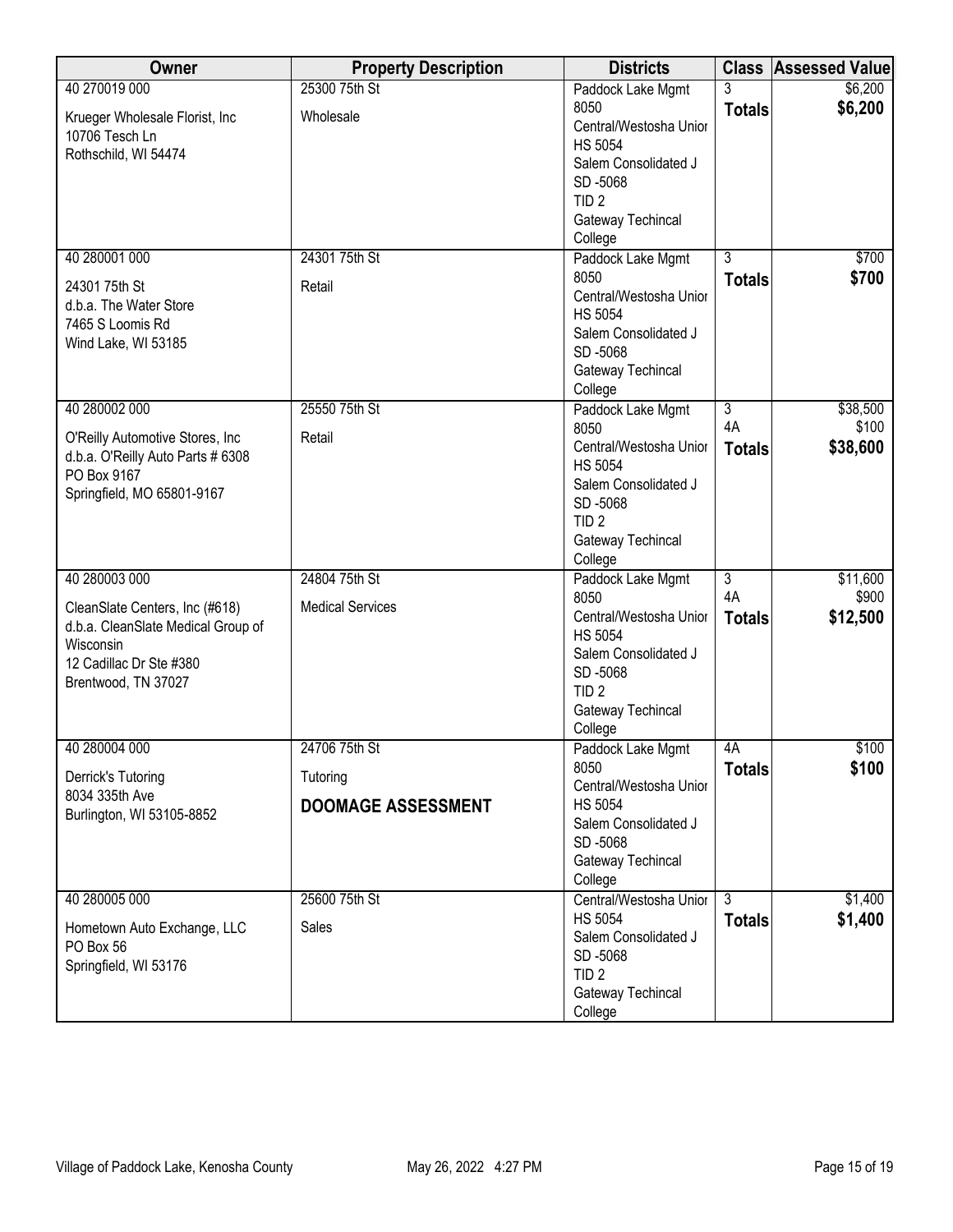| Owner                                                           | <b>Property Description</b> | <b>Districts</b>                         |                | <b>Class Assessed Value</b> |
|-----------------------------------------------------------------|-----------------------------|------------------------------------------|----------------|-----------------------------|
| 40 280006 000                                                   | 24804 75th St               | Paddock Lake Mgmt                        |                | \$1,800                     |
| Gregg Antony, LLC                                               | <b>Insurance Services</b>   | 8050                                     | <b>Totals</b>  | \$1,800                     |
| d.b.a. American Family Agent                                    |                             | Central/Westosha Unior<br><b>HS 5054</b> |                |                             |
| 24804 75th St                                                   | <b>DOOMAGE ASSESSMENT</b>   | Salem Consolidated J                     |                |                             |
| Salem, WI 53168-8808                                            |                             | SD-5068                                  |                |                             |
|                                                                 |                             | TID <sub>2</sub>                         |                |                             |
|                                                                 |                             | Gateway Techincal                        |                |                             |
|                                                                 |                             | College                                  |                |                             |
| 40 280007 000                                                   | 23042 75th St               | Paddock Lake Mgmt                        | $\overline{3}$ | \$200                       |
| American Family Mutual Insurance Co S                           | <b>Insurance Services</b>   | 8050                                     | <b>Totals</b>  | \$200                       |
| PO Box 4747                                                     |                             | Central/Westosha Unior                   |                |                             |
| Oak Brook, IL 60522-4747                                        | <b>DOOMAGE ASSESSMENT</b>   | <b>HS 5054</b><br>Salem Consolidated J   |                |                             |
|                                                                 |                             | SD-5068                                  |                |                             |
|                                                                 |                             | Gateway Techincal                        |                |                             |
|                                                                 |                             | College                                  |                |                             |
| 40 280008 000                                                   | 24804 75th St               | Paddock Lake Mgmt                        | $\overline{3}$ | \$4,600                     |
| TIAA, FSB                                                       | Leasing                     | 8050                                     | <b>Totals</b>  | \$4,600                     |
| 630 N Central Expy Ste A                                        |                             | Central/Westosha Unior                   |                |                             |
| Plano, TX 75074                                                 |                             | <b>HS 5054</b>                           |                |                             |
|                                                                 |                             | Salem Consolidated J                     |                |                             |
|                                                                 |                             | SD-5068                                  |                |                             |
|                                                                 |                             | TID <sub>2</sub><br>Gateway Techincal    |                |                             |
|                                                                 |                             | College                                  |                |                             |
| 40 280009 000                                                   | 24616 75th St               | Paddock Lake Mgmt                        | $\overline{3}$ | \$1,100                     |
|                                                                 |                             | 8050                                     | <b>Totals</b>  | \$1,100                     |
| Banc of America Leasing & Capital, LLC Leasing<br>PO Box 105578 |                             | Central/Westosha Unior                   |                |                             |
| Atlanta, GA 30348                                               |                             | <b>HS 5054</b>                           |                |                             |
|                                                                 |                             | Salem Consolidated J                     |                |                             |
|                                                                 |                             | SD-5068                                  |                |                             |
|                                                                 |                             | Gateway Techincal<br>College             |                |                             |
| 40 280010 000                                                   | 24414 75th St               | Paddock Lake Mgmt                        | 3              | \$5,500                     |
|                                                                 |                             | 8050                                     | <b>Totals</b>  | \$5,500                     |
| GreatAmerica Financial Services Corp                            | Leasing                     | Central/Westosha Unior                   |                |                             |
| 625 1st St SE                                                   |                             | <b>HS 5054</b>                           |                |                             |
| Cedar Rapids, IA 52401                                          |                             | Salem Consolidated J                     |                |                             |
|                                                                 |                             | SD-5068                                  |                |                             |
|                                                                 |                             | Gateway Techincal                        |                |                             |
|                                                                 |                             | College                                  |                |                             |
| 40 280011 000                                                   | 7137 236th Ave              | Paddock Lake Mgmt<br>8050                | 3              | \$800                       |
| Aramark Refreshment Services, LLC                               | Services                    | Central/Westosha Unior                   | <b>Totals</b>  | \$800                       |
| PO Box 30286                                                    | <b>DOOMAGE ASSESSMENT</b>   | <b>HS 5054</b>                           |                |                             |
| Philadelphia, PA 19103                                          |                             | Salem Consolidated J                     |                |                             |
|                                                                 |                             | SD-5068                                  |                |                             |
|                                                                 |                             | Gateway Techincal                        |                |                             |
|                                                                 |                             | College                                  |                |                             |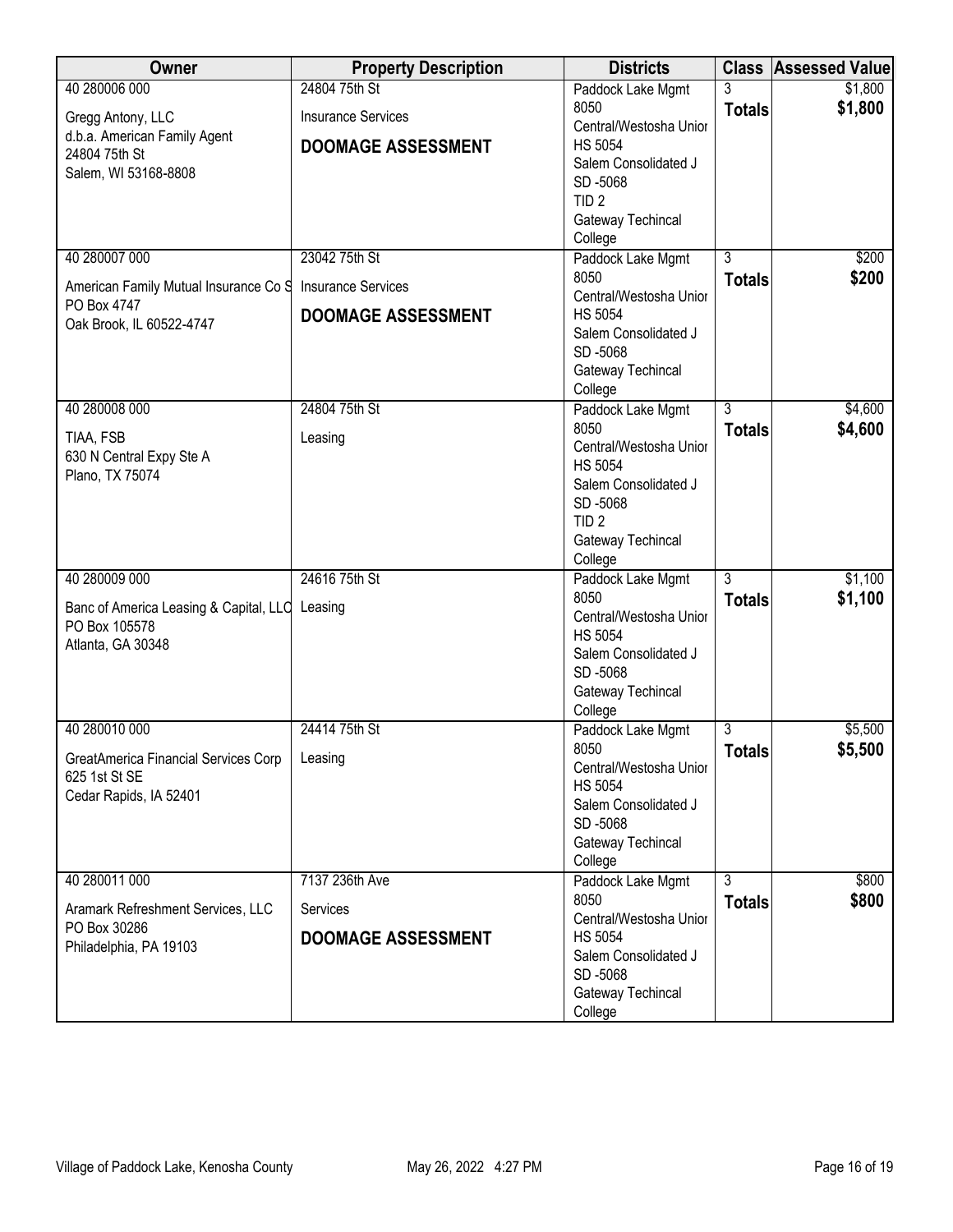| Owner                                                 | <b>Property Description</b> | <b>Districts</b>            |                | <b>Class Assessed Value</b> |
|-------------------------------------------------------|-----------------------------|-----------------------------|----------------|-----------------------------|
| 40 280012 000                                         | 25406 75th St               | Paddock Lake Mgmt           | $\overline{3}$ | \$29,100                    |
| Brass Ball, LLC, Inc                                  | Restaurant                  | 8050                        | 4A             | \$100                       |
| d.b.a. Burger King #9850                              |                             | Central/Westosha Unior      | <b>Totals</b>  | \$29,200                    |
| Attn: David Schwartz                                  |                             | <b>HS 5054</b>              |                |                             |
| PO Box 183                                            |                             | Salem Consolidated J        |                |                             |
| Lake Geneva, WI 53147-0183                            |                             | SD-5068<br>TID <sub>2</sub> |                |                             |
|                                                       |                             | Gateway Techincal           |                |                             |
|                                                       |                             | College                     |                |                             |
| 40 280013 000                                         | 25300 75th St               | Paddock Lake Mgmt           | $\overline{3}$ | \$1,800                     |
|                                                       |                             | 8050                        | <b>Totals</b>  | \$1,800                     |
| GreatAmerica Financial Services Corp                  | Leasing                     | Central/Westosha Unior      |                |                             |
| 625 1st St SE                                         |                             | <b>HS 5054</b>              |                |                             |
| Cedar Rapids, IA 52401                                |                             | Salem Consolidated J        |                |                             |
|                                                       |                             | SD-5068                     |                |                             |
|                                                       |                             | TID <sub>2</sub>            |                |                             |
|                                                       |                             | Gateway Techincal           |                |                             |
|                                                       |                             | College                     |                |                             |
| 40 280014 000                                         | 24418 75th St Unit B        | Paddock Lake Mgmt           | $\overline{3}$ | \$2,200                     |
|                                                       | Leasing                     | 8050                        | <b>Totals</b>  | \$2,200                     |
| GreatAmerica Financial Services Corp<br>625 1st St SE |                             | Central/Westosha Unior      |                |                             |
| Cedar Rapids, IA 52401                                |                             | <b>HS 5054</b>              |                |                             |
|                                                       |                             | Salem Consolidated J        |                |                             |
|                                                       |                             | SD-5068                     |                |                             |
|                                                       |                             | Gateway Techincal           |                |                             |
|                                                       |                             | College                     |                |                             |
| 40 280015 000                                         | 25100 75th St               | Paddock Lake Mgmt<br>8050   | $\overline{3}$ | \$600                       |
| <b>Hallmark Marketing Comapny</b>                     | Retail                      | Central/Westosha Unior      | <b>Totals</b>  | \$600                       |
| Attn: Tax #407                                        |                             | <b>HS 5054</b>              |                |                             |
| PO Box 419479                                         |                             | Salem Consolidated J        |                |                             |
| Kansas City, MO 64141-6479                            |                             | SD-5068                     |                |                             |
|                                                       |                             | TID <sub>2</sub>            |                |                             |
|                                                       |                             | Gateway Techincal           |                |                             |
|                                                       |                             | College                     |                |                             |
| 40 280016 000                                         | 24820 75th St               | Paddock Lake Mgmt           | 3              | \$152,900                   |
| JT Petroleum, LLC                                     | Convenience Store           | 8050                        | <b>Totals</b>  | \$152,900                   |
| d.b.a. #4322                                          |                             | Central/Westosha Unior      |                |                             |
| 9653 Granville Rd                                     |                             | <b>HS 5054</b>              |                |                             |
| Mequon, WI 53097                                      |                             | Salem Consolidated J        |                |                             |
|                                                       |                             | SD-5068                     |                |                             |
|                                                       |                             | TID <sub>2</sub>            |                |                             |
|                                                       |                             | Gateway Techincal           |                |                             |
| 40 280017 000                                         | 24421 75th St               | College                     | $\overline{3}$ | \$6,400                     |
|                                                       |                             | Paddock Lake Mgmt<br>8050   | 4A             | \$400                       |
| Lash Room, LLC                                        | <b>Personal Services</b>    | Central/Westosha Unior      |                | \$6,800                     |
| 24421 75th St                                         |                             | <b>HS 5054</b>              | <b>Totals</b>  |                             |
| Paddock Lake, WI 53168                                |                             | Salem Consolidated J        |                |                             |
|                                                       |                             | SD-5068                     |                |                             |
|                                                       |                             | Gateway Techincal           |                |                             |
|                                                       |                             | College                     |                |                             |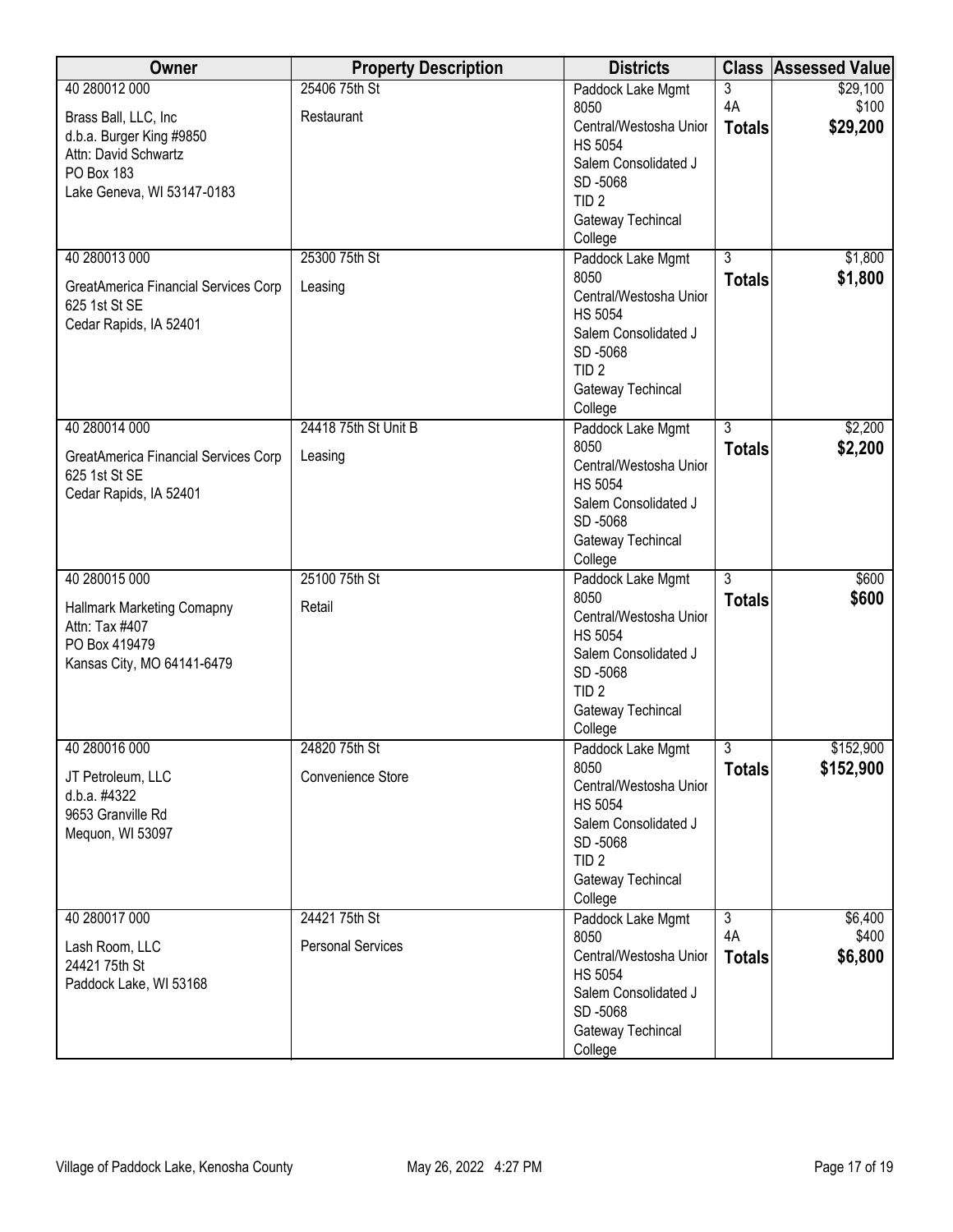| Owner                               | <b>Property Description</b>         | <b>Districts</b>             |                | <b>Class Assessed Value</b> |
|-------------------------------------|-------------------------------------|------------------------------|----------------|-----------------------------|
| 40 280019 000                       | 24730 75th St                       | Paddock Lake Mgmt            | 3              | \$2,700                     |
| Antioch Pizza Shop                  | Restaurant                          | 8050                         | <b>Totals</b>  | \$2,700                     |
| 24730 75th St                       |                                     | Central/Westosha Unior       |                |                             |
| Salem, WI 53168-9704                |                                     | <b>HS 5054</b>               |                |                             |
|                                     |                                     | Salem Consolidated J         |                |                             |
|                                     |                                     | SD-5068                      |                |                             |
|                                     |                                     | Gateway Techincal            |                |                             |
| 40 280020 000                       | 25020 75th St                       | College<br>Paddock Lake Mgmt | $\overline{3}$ | \$35,000                    |
|                                     |                                     | 8050                         | 4A             | \$1,000                     |
| Buddy Bells Land Holdings, LLC      | Restaurant                          | Central/Westosha Unior       | <b>Totals</b>  | \$36,000                    |
| d.b.a. Taco Bell                    | <b>DOOMAGE ASSESSMENT</b>           | <b>HS 5054</b>               |                |                             |
| PO Box 379                          |                                     | Salem Consolidated J         |                |                             |
| Fontana, WI 53125-0379              |                                     | SD-5068                      |                |                             |
|                                     |                                     | TID <sub>2</sub>             |                |                             |
|                                     |                                     | Gateway Techincal            |                |                             |
|                                     |                                     | College                      |                |                             |
| 40 280021 000                       | (scattered)                         | Paddock Lake Mgmt            | $\overline{3}$ | \$300                       |
| ADT Commercial, LLC                 | <b>Commercial Security Services</b> | 8050                         | <b>Totals</b>  | \$300                       |
| PO Box 54767                        |                                     | Central/Westosha Unior       |                |                             |
| Lexington, KY 40555                 |                                     | <b>HS 5054</b>               |                |                             |
|                                     |                                     | Salem Consolidated J         |                |                             |
|                                     |                                     | SD-5068                      |                |                             |
|                                     |                                     | Gateway Techincal            |                |                             |
| 40 280022 000                       | 7744 242nd Ave                      | College                      | 4A             | \$200                       |
|                                     |                                     | Paddock Lake Mgmt<br>8050    |                | \$200                       |
| Your Nurse Advocate Consulting, LLC | <b>Patient Advocacy Services</b>    | Central/Westosha Unior       | <b>Totals</b>  |                             |
| 7744 242nd Ave                      |                                     | <b>HS 5054</b>               |                |                             |
| Salem, WI 53168                     |                                     | Salem Consolidated J         |                |                             |
|                                     |                                     | SD-5068                      |                |                             |
|                                     |                                     | Gateway Techincal            |                |                             |
|                                     |                                     | College                      |                |                             |
| 40 280023 000                       | 7137 236th Ave                      | Paddock Lake Mgmt            | $\overline{3}$ | \$500                       |
| Data Sales Co Inc                   |                                     | 8050                         | <b>Totals</b>  | \$500                       |
| 3450 W Burnsville Pkwy              | Leasing                             | Central/Westosha Unior       |                |                             |
| Burnsville, MN 55337                |                                     | <b>HS 5054</b>               |                |                             |
|                                     |                                     | Salem Consolidated J         |                |                             |
|                                     |                                     | SD-5068                      |                |                             |
|                                     |                                     | Gateway Techincal            |                |                             |
|                                     |                                     | College                      |                |                             |
| 40 280024 000                       | (scattered)                         | Paddock Lake Mgmt<br>8050    | 4A             | \$1,400                     |
| Quench USA, Inc.                    | Services                            | Central/Westosha Unior       | <b>Totals</b>  | \$1,400                     |
| PO Box 5166                         |                                     | <b>HS 5054</b>               |                |                             |
| Oak Brook, IL 60522-5166            |                                     | Salem Consolidated J         |                |                             |
|                                     |                                     | SD-5068                      |                |                             |
|                                     |                                     | Gateway Techincal            |                |                             |
|                                     |                                     | College                      |                |                             |